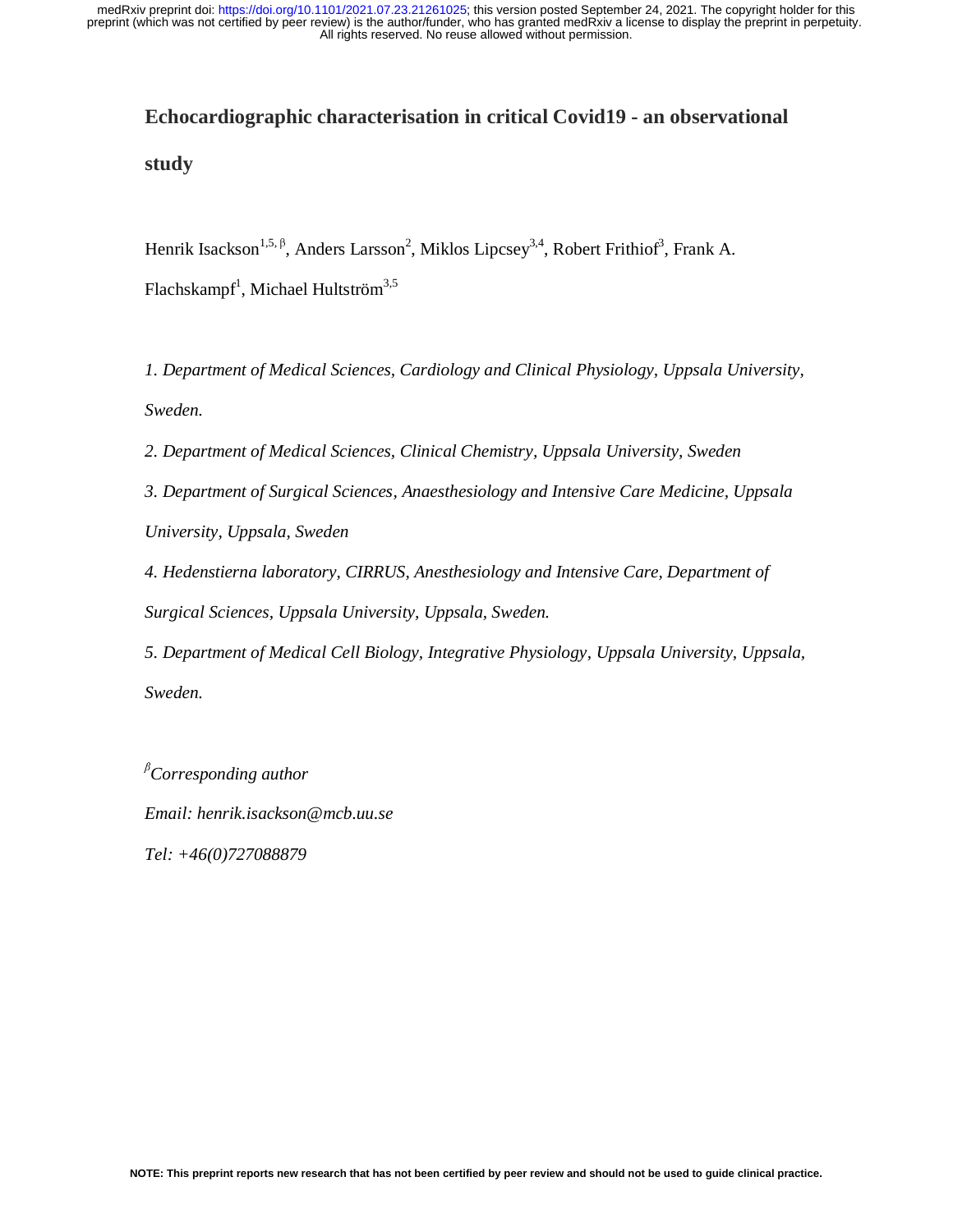## ABSTRACT

Objective: We aimed to investigate the acute cardiac effects of severe SARS-CoV-2.

Methods: This is an observational study generated from the first 79 patients admitted to Uppsala intensive care due to respiratory failure with SARS-CoV-2 infection. 34 underwent echocardiography of which 25 were included in the study and compared to 44 non-echo patients. Exclusion was based on absence of normofrequent sinus rhythm and mechanical respiratory support. Biomarker analysis was carried out on all patients.

Results: Mortality was increased in the echo compared to non-echo group (44 % vs. 16%, p<0.05). Right sided dimensions and functional parameters were not affected. Tricuspid regurgitation velocity indicated how increased pulmonary artery pressure was associated with mortality (survivors (n=5):  $2.51 \pm 0.01$  m/s vs. non-survivors (n=5):  $3.06 \pm 0.11$  m/s, p<0.05). Cardiac markers and D-dimer correlated to initiation of echocardiography (hs-TnI (ng/L): echo (n=23):  $133 \pm 45$  vs. non-echo (n=41):  $81.3 \pm 45$ , p<0.01; NTproBNP (ng/L): echo  $(n=25)$ : 2959  $\pm$  573 vs. non-echo (n=42): 1641  $\pm$  420, p<0.001; D-dimer (mg/L): echo (n=25): 16.1  $\pm$  3.7 vs. non-echo (n=43: 6.1  $\pm$  1.5, p<0.01) and mortality (hs-TnI (ng/L): survivors (n=48): 59.1  $\pm$  21 vs. non-survivors (n=17): 211  $\pm$  105, p<0.0001; NT-proBNP (ng/L): survivors (n=47):  $1310 \pm 314$  vs. non-survivors (n=20):  $4065 \pm 740$ , p<0.0001; Ddimer (mg/L): survivors (n=50):  $7.2 \pm 1.5$  vs. non-survivors (n=18):  $17.1 \pm 4.8$ , p<0.01). All intervals refer to standard error of the mean. Tricuspid regurgitation velocity was correlated with troponin I (r=0.93, r<sup>2</sup>=0.74, p<0.001, n=10).

Conclusions: These results suggest that there is no clear negative effect on cardiac function in critical SARS-CoV-2. There are indications that pulmonary pressure elevation carries a negative predictive outcome suggesting pulmonary disease as the driver of mortality. Cardiac biomarkers as well as D-dimer carry predictive value.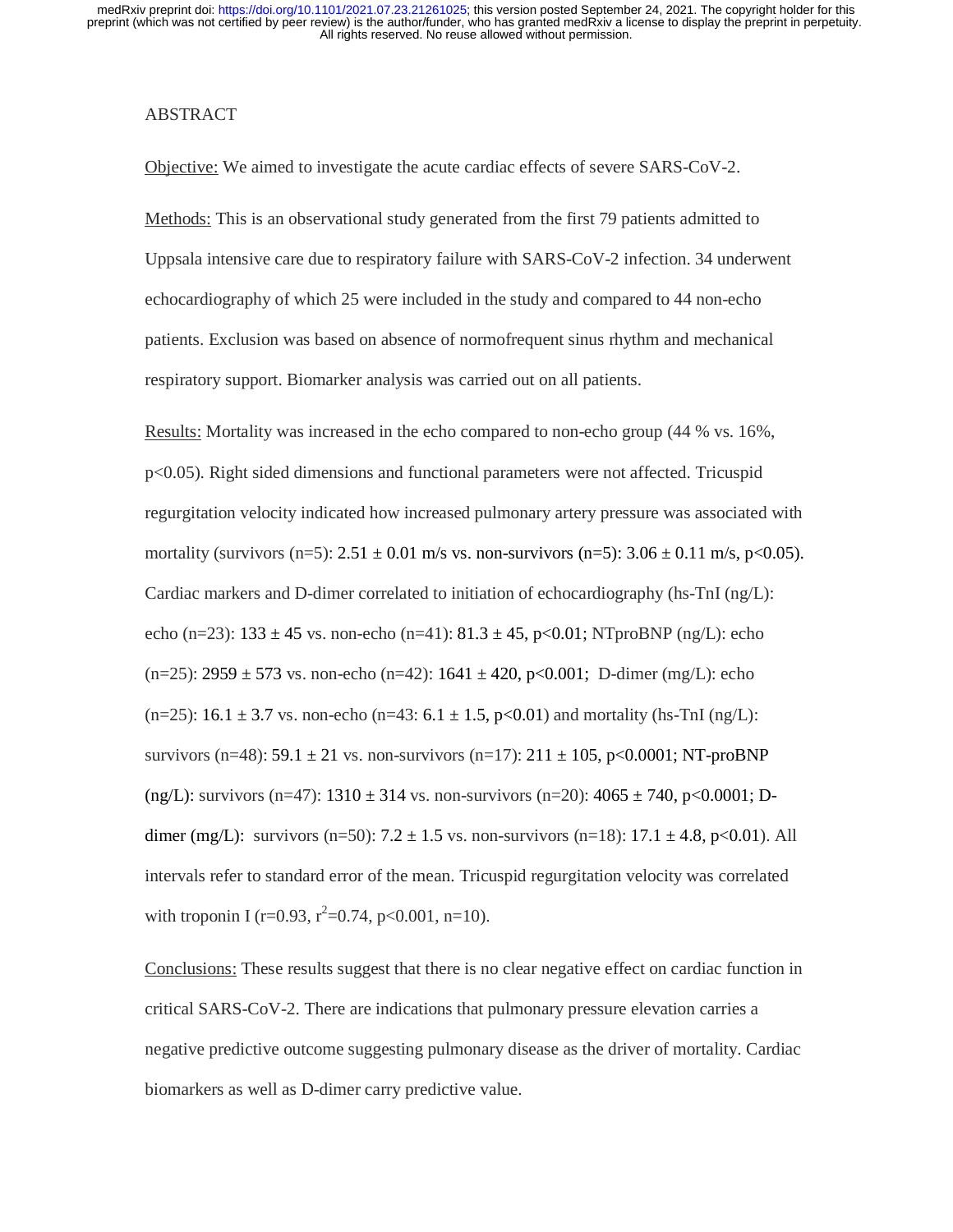Trial registration number: Patients were included in "Clinical trials NCT04316884"

## **Article summary:**

Strength and limitations of this study:

- The patient body is recruited from all patients admitted to ICU in need of mechanical respiratory support independent of background which makes it relevant to clinical practice. - The echocardiographic image acquisition was carried out by hospital assigned agents on clinical indication, which makes the results applicable in a clinical setting.

- Since the image acquisition was carried out on a clinical indication, the results may be skewed towards the false positive if applied to all Covid19 patients.

# **Introduction**

Since the severe acute respiratory syndrome corona virus 2 (SARS-CoV-2) was established as an infection transmitted amongst humans, it has been under intense scrutiny. The effects on the cardiovascular system are still not completely understood.

The respiratory tract is undisputed as the main target of SARS-CoV-2, but reports of myocarditis have been published (1), with autopsy findings showing myocardial T-cell infiltration (2, 3) and SARS-CoV-2 genome in myocardial biopsies from 104 patients with suspected myocarditis (4). Cellular internalisation through the angiotensin converting enzyme 2 (ACE-2) receptor also generated initial concern that heart failure and hypertension patients treated with angiotensin (Ang) inhibitors would be at increased risk due to upregulation of ACE-2 (5) and that increased ACE-2 shedding lowers the AngI/AngII causing vasoconstriction, inflammation, and risk of thrombosis (6). The occurrence of venous thromboembolic disease, as well as troponin and natriuretic peptides have been shown to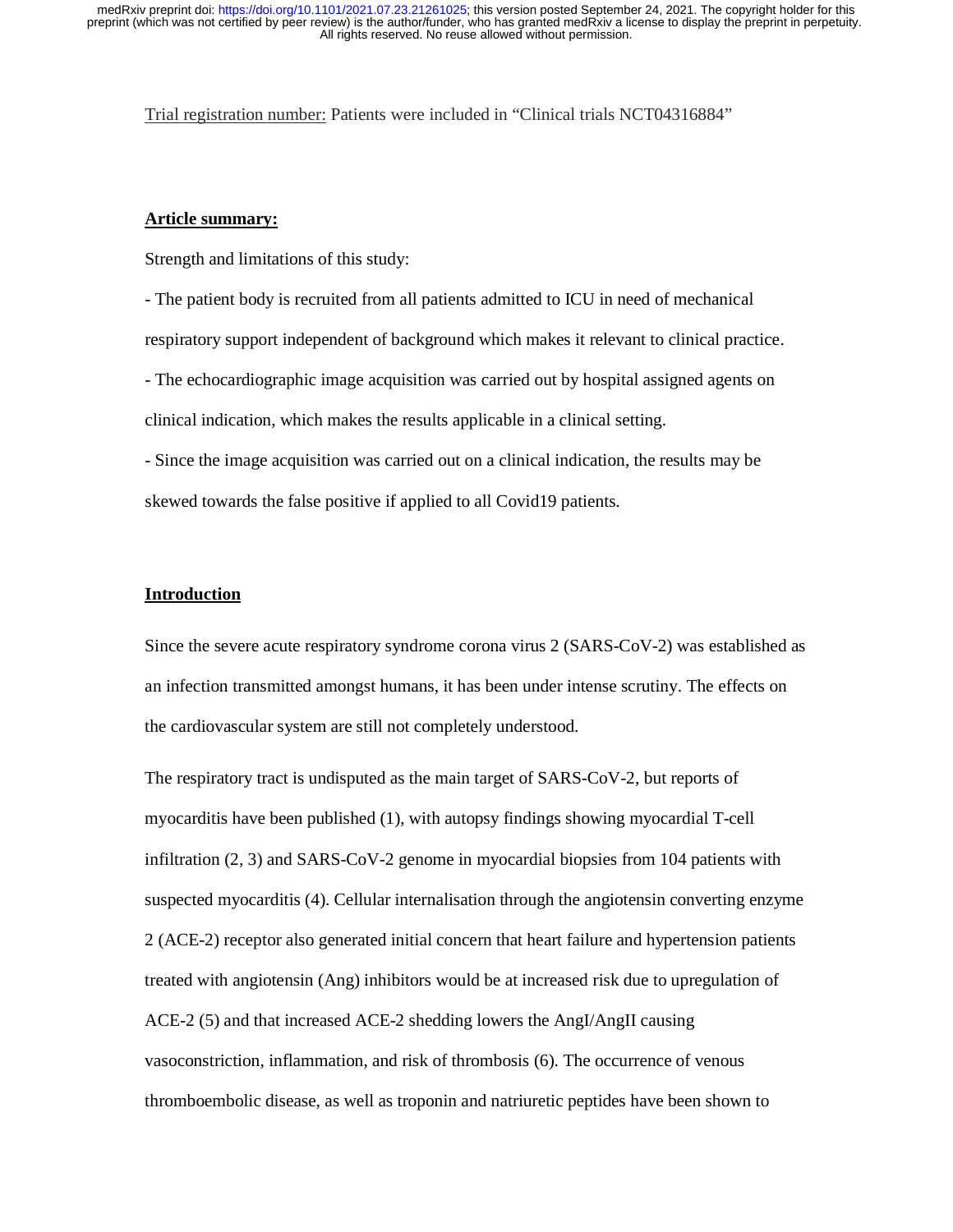correlate with negative outcomes (6). Thus, patient assessment by echocardiography has attracted clinical interest.

In a study of 305 patients, 62 % had myocardial injury as defined by elevated cardiac troponin which was associated with a both left (LV) and right (RV) ventricular abnormalities, higher admission rate to the intensive care unit (ICU), and mortality (7). In 74 patients with elevated troponin, 82 % requiring mechanical ventilation, mainly RV affliction associated with elevated D-dimer but not cardiac troponins, was observed. In the same cohort LV function was described as normal to hyperdynamic (8). In another study, LV dysfunction was not associated with higher mortality nor troponin levels, and RV dysfunction only present in 3/38 patients (9). In 18 patients stratified into mild and severe coronavirus disease 2019 (Covid-19) only the severely ill showed elevated measures and increased end-diastolic LV pressures without an effect on LV ejection fraction (LVEF) or RV function (10).

RV function has gained particular attention for the management of this disease. Right but not left sided affliction was associated with death in a cohort where 63 % of 94 patients were on mechanical ventilation support (11). In 120 patients RV function and pulmonary pressure, but not left sided parameters were identified as predictors of increased mortality (12). In 200 non-ICU-patients pulmonary hypertension (PH) without RV affliction was associated with a worsened outcome such as death or ICU admission (13).

We report from an exploratory study of Covid-19 patients admitted to the ICU of Uppsala University Hospital, the interrelationship between clinically initiated echocardiography, echocardiographic findings, biomarker levels, and mortality.

## **Method**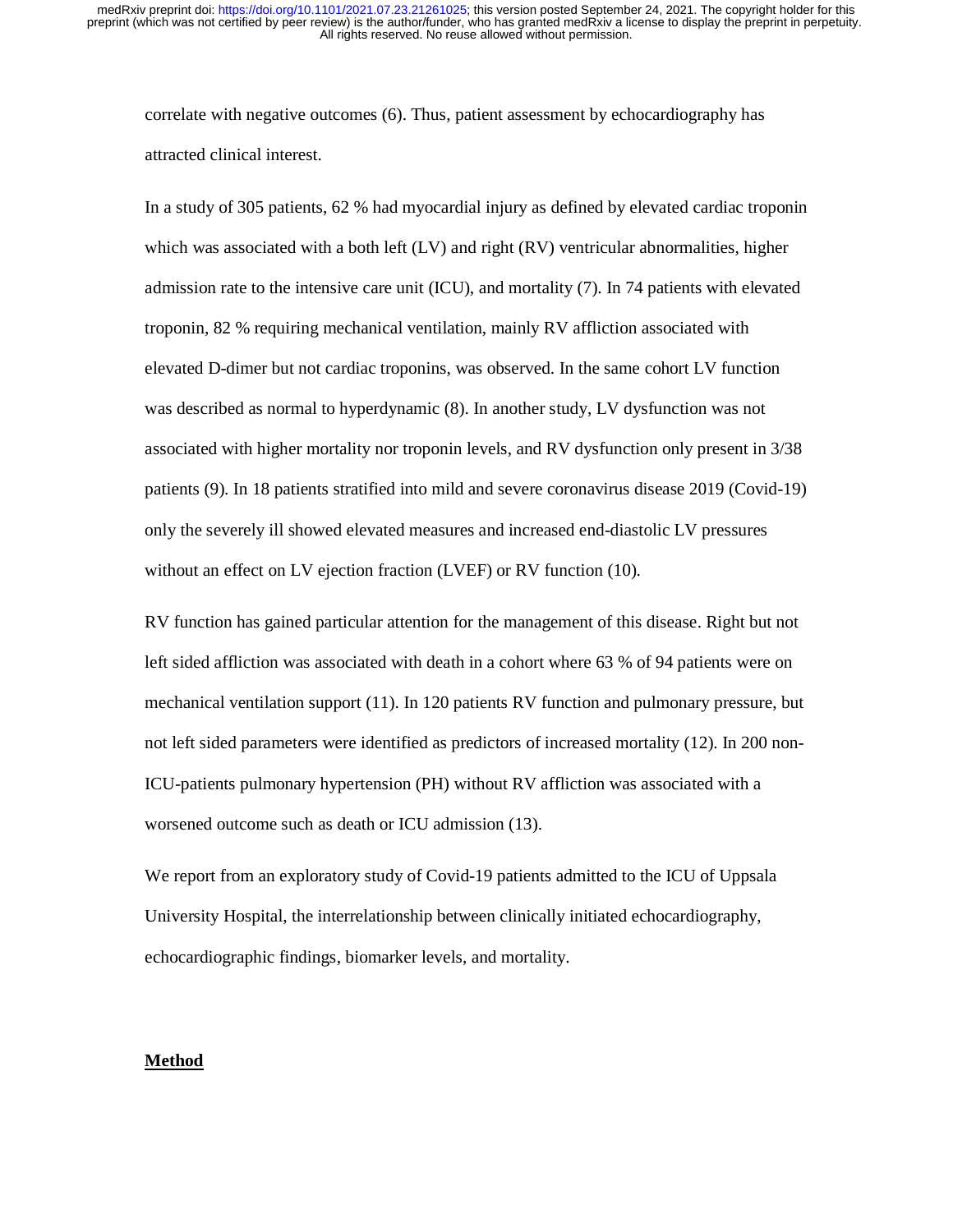This study is a sub study of a prospective cohort study of patients that were admitted to the ICU at Uppsala University Hospital because of Covid-19. All patients were diagnosed by polymerase chain reaction from respiratory tract swabs and had respiratory failure requiring at least high flow oxygen therapy before admission to the ICU. Patients that were investigated by echocardiography were labelled "echo" patients and those that were not investigated by echocardiography were labelled "non-echo" patients.

The study was approved by the Swedish Ethical Review Authority (EPM; 2020-01623). The protocol of the study was registered (Clinical trials ID: NCT04316884). The declaration of Helsinki and its subsequent revisions were followed. Informed consent was given på subject patients.

Echocardiographic examination was carried out on clinically deemed indication by hospital certified sonographers. Analysis was carried out offline, independent of clinical analysis results, on TomTec® software by the primary analyst and quality-controlled by a senior echocardiographer. Analyses of poor image quality were discarded at primary analyst's discretion. Only patients with normo-frequent sinus rhythm were included for echocardiographic analysis. Pericardial effusion was quantified in the extra RV-RA space from the subcostal longitudinal view. For patients serially investigated by echocardiography, only the first examination was included. Normal values were assessed in relation to European Association of Cardiovascular Imaging (EACVI) consensus papers by Galderisi et al (14) and Lang et al (15). For assessment of pulmonary pressure, the 2015 European Society of Cardiology (ESC) guidelines were used (16).

Concentrations of clinically initiated biochemical cardiac blood markers during the stay in ICU, highly sensitive troponin I (hs-TnI), N-terminal pro brain natriuretic peptide (NTproBNP), and D-dimer were compared between echo and non-echo investigated patients.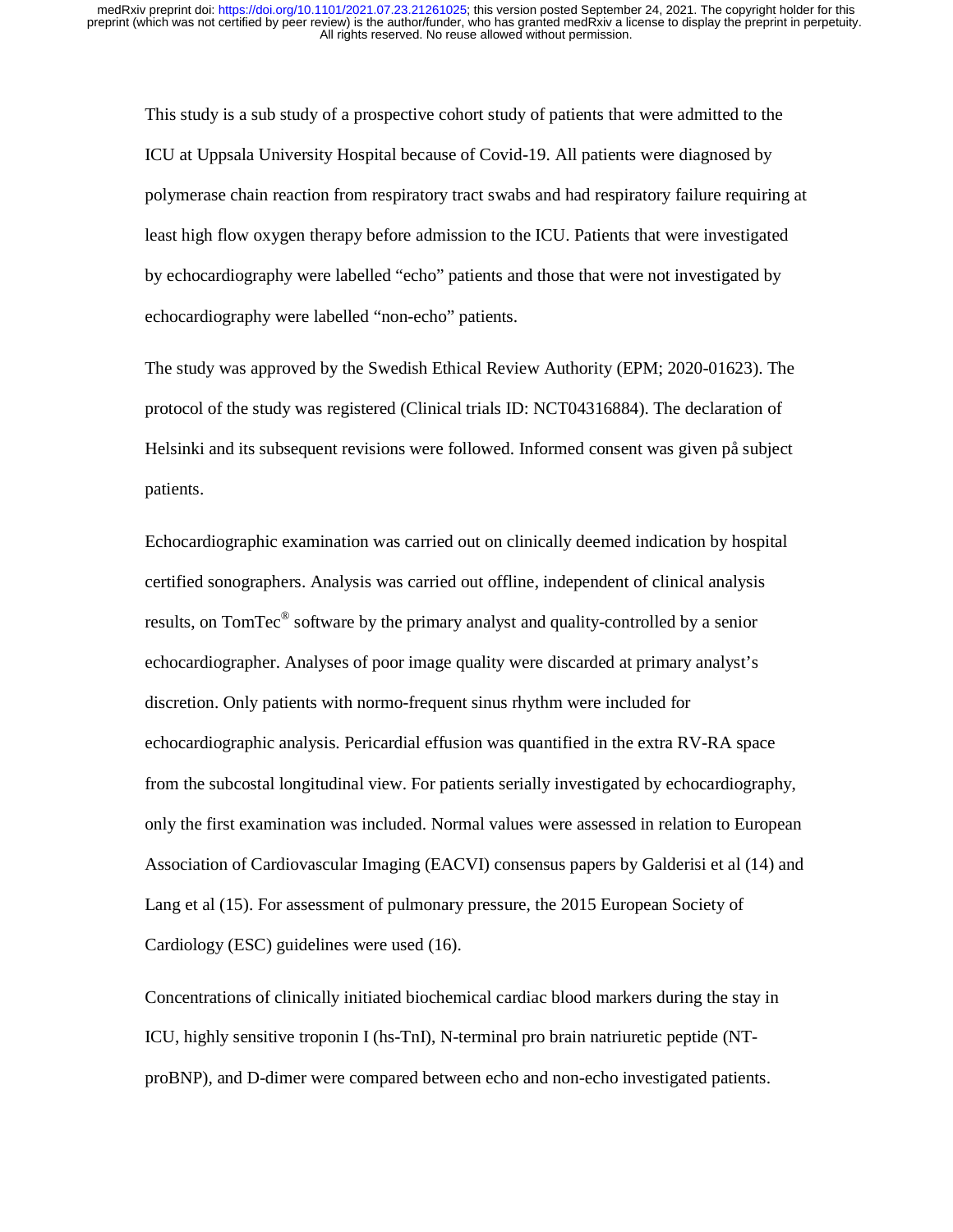Biomarker values were correlated to separate echocardiographic parameters to investigate the predictive value of such parameters on cardiac function and strain. Concentrations in the survivor and non-survivor subgroups were compared to assess a possible predictive importance from increasing levels in serum.

Frequency distribution testing between groups were carried out using Chi-squared test or Fischer's exact test for group sizes smaller than n=5. Groups were compared using Student's t-test for normally distributed data and Mann-Whitney's U-test for non-normally distributed data. Correlation analysis was performed using Pearson test for normally distributed data and Spearman's test for non-normally distributed data. Bonferroni multiple analysis correction was applied to reduce the risk of type 1 errors, but pre-correction values are also reported. All confidence intervals are presented as standard error of the mean (SEM) unless otherwise stated. All statistical analyses and graphs utilised GraphPad Prism 5.0.

## Patient and public involvement:

The study was carried out on patients in intensive care and a set of parameters investigated were established independently of patients' priorities, experience and preferences. The design of the study was such that patients were involved as study subjects and not in the design of the study. Patients accepted involvement in the study through informed consent and served as study objects. They were not actively involved in recruitment and study conduct. Study results are available to patients on request and through publication.

## **Results**

#### *Patient selection:*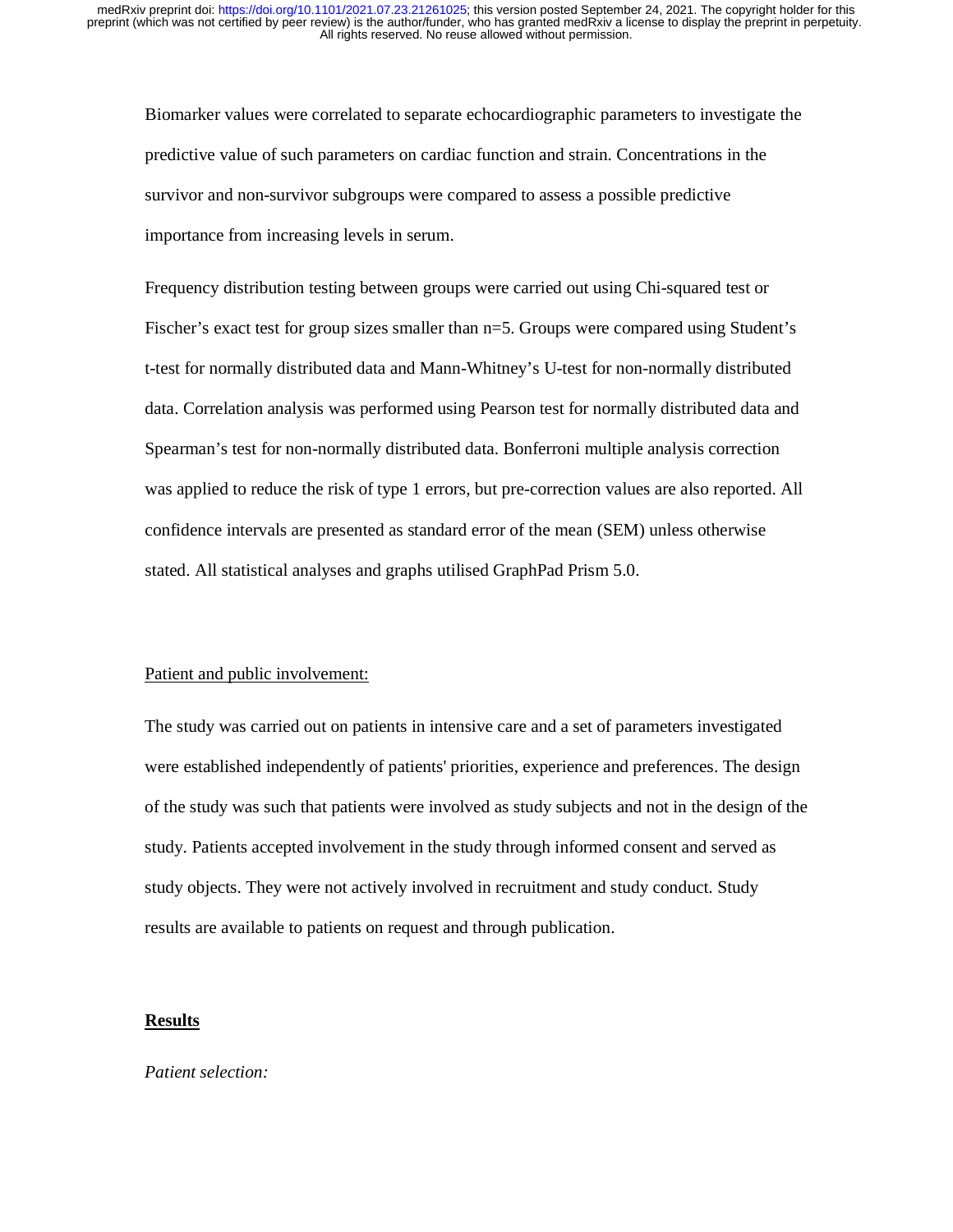Out of 79 patients originally included in the study, 34 had been assessed by echocardiography as deemed indicated by the treating physician. Out of these 9 were subsequently excluded due to initial incorrect Covid-19 diagnosis, irregular heart rhythm, 3<sup>rd</sup> degree AV-block, or overall unacceptable image quality, leaving 25 for analysis. 45 patients were included in the non-echo arm, of which one was excluded due to lack of respiratory insufficiency and oxygen therapy, leaving 44 patients in the non-echo group. A total of 69 patients were thus included in the study (fig  $1$ ).

# *Demographic characterisation:*

There were more male than female patients overall (54:15), this ratio was less pronounced in the echo group (19:6) vs the non-echo group (35:9). Mean age in the echo group (64.4  $\pm$  2.6 years) was higher than in the non-echo group (56.7  $\pm$  2.2 years) (p<0.05). BMI in the overall cohort was increased  $(28.9 \pm 0.69 \text{ kg/m}^2)$  but there was no difference between the echo (28.8)  $\pm$  1.1 kg/m<sup>2</sup>) and non-echo group (29.0  $\pm$  0.9 kg/m<sup>2</sup>) (p>0.05). Overall mortality in the study was 26 %, this was higher in the echo group (44 %) compared to the non-echo group (16 %)  $(p<0.05)$ . Overall percentage of invasive ventilation was 55 %, also higher in the echo (80 %) group compared to in the non-echo group  $(41\%)$  (p<0.01). There was a higher presence of previous morbidities in the echo group (24%) than in the non-echo group (4.5 %) regarding ischemic heart disease  $(p<0.05)$  and preceding treatment with angiotensin converting enzyme inhibitors (ACEi) or angiotensin receptor blockers (ARB) which was higher in the echo group (52 %) compared to non-echo (25 %) ( $p<0.05$ ). There was no difference in regards to previous heart failure, hypertension, pulmonary disease, diabetes mellitus type 2, or renal failure (table 1).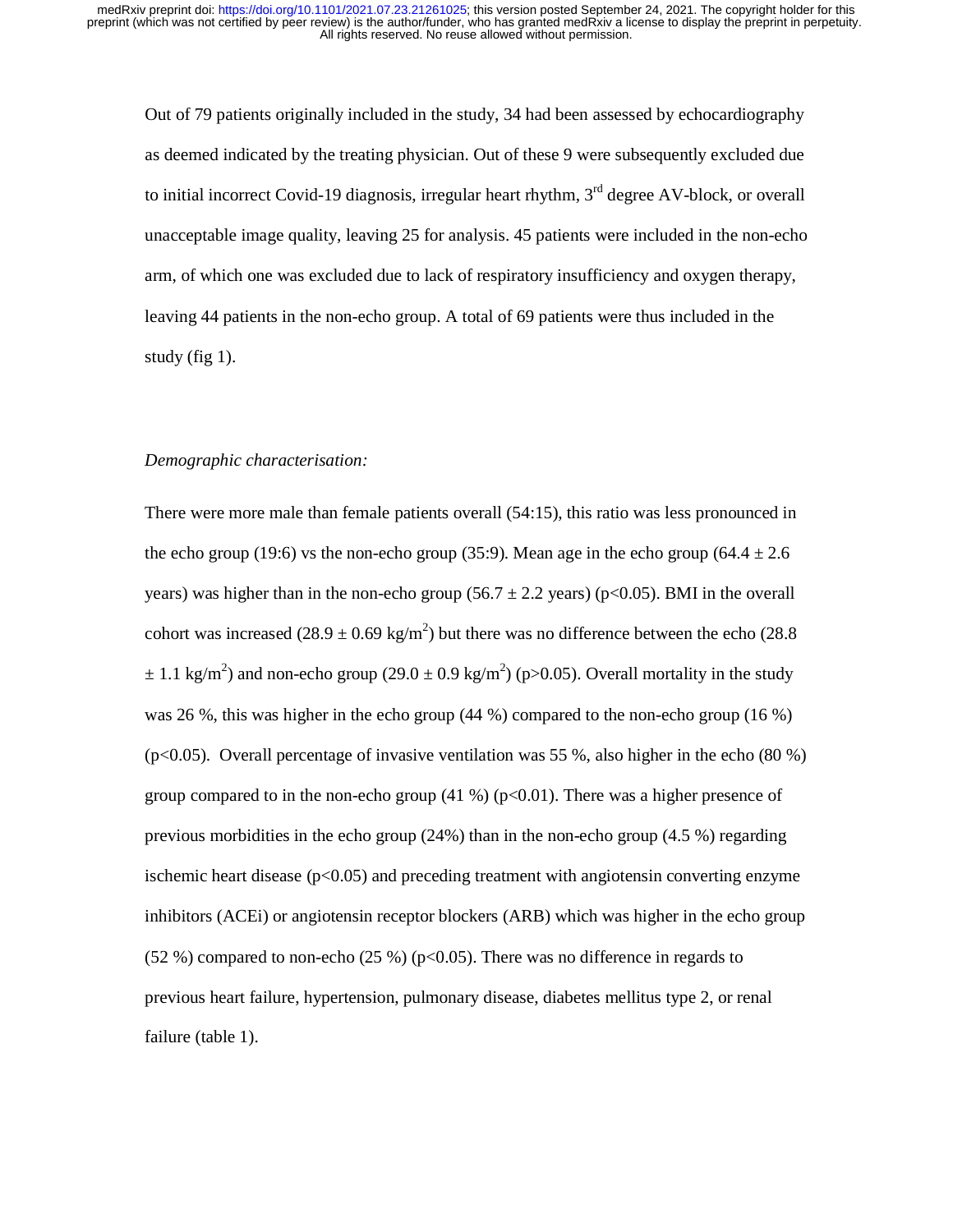## *Biomarkers:*

Admission level of hs-TnI was higher in the non-survivor group  $(p<0.01)$  and D-dimer slightly but significantly lower in the non-survivor group ( $p<0.05$ ) (table 2 a). Maximum expression levels of hs-TnI ( $p<0.0001$ ), NT-proBNP ( $p<0.0001$ ) and D-dimer ( $p<0.01$ ) were all significantly higher in the non-survivor group (table 2 b). Maximum expression levels of hs-TnI ( $p<0.01$ ), NT-proBNP ( $p<0.001$ ), and D-dimer ( $p<0.01$ ) was higher in the echo group compared to non-echo group (table 2 c).

Correlation between standard echocardiographic parameters and maximum biomarker levels was investigated showing that hs-TnI was positively correlated to maximum tricuspid valve regurgitation velocity (TR  $V_{\text{max}}$ ) (p<0.01) (fig 2). There were no significant correlations between other cardiac biomarkers or D-dimer and specific echocardiographic parameters after multiple comparison correction that stood up to multiple comparison correction (supplementary data table 1).

#### *Echocardiography:*

In the overall echocardiographic assessment, all four heart chambers were of normal size as of average values, LA/m<sup>2</sup> (23.8  $\pm$  1.61 ml/m<sup>2</sup> (<34), of which 3/20 exceeded normal volume/m<sup>2</sup>), LVEDD (47.7  $\pm$  1.3 mm (<58.4 (male), <52.2 (female) of which 2/22 exceeded normal diameter), RA/m<sup>2</sup> (24.2  $\pm$  2.9 ml/m<sup>2</sup> (<30 (male), <28 (female) of which 7/18 exceeded normal volume/m<sup>2</sup>), apart from RVD1 (36.1  $\pm$  1.5 mm (<36), of which 11/22 exceeded normal values (14)). The interventricular septal diameter (IVSD) average was slightly increased  $(11.4 \pm 0.5 \text{ mm}$  (6-10 (male) 6-9 (female), of which 15/22 exceeded normal values) as well as posterior wall thickness  $(10.1 \pm 0.3 \text{ mm}$  (6-10 (male), 6-9 (female), of which  $8/22$ exceeded normal values (15). Average LV global longitudinal strain (GLS) was reduced (-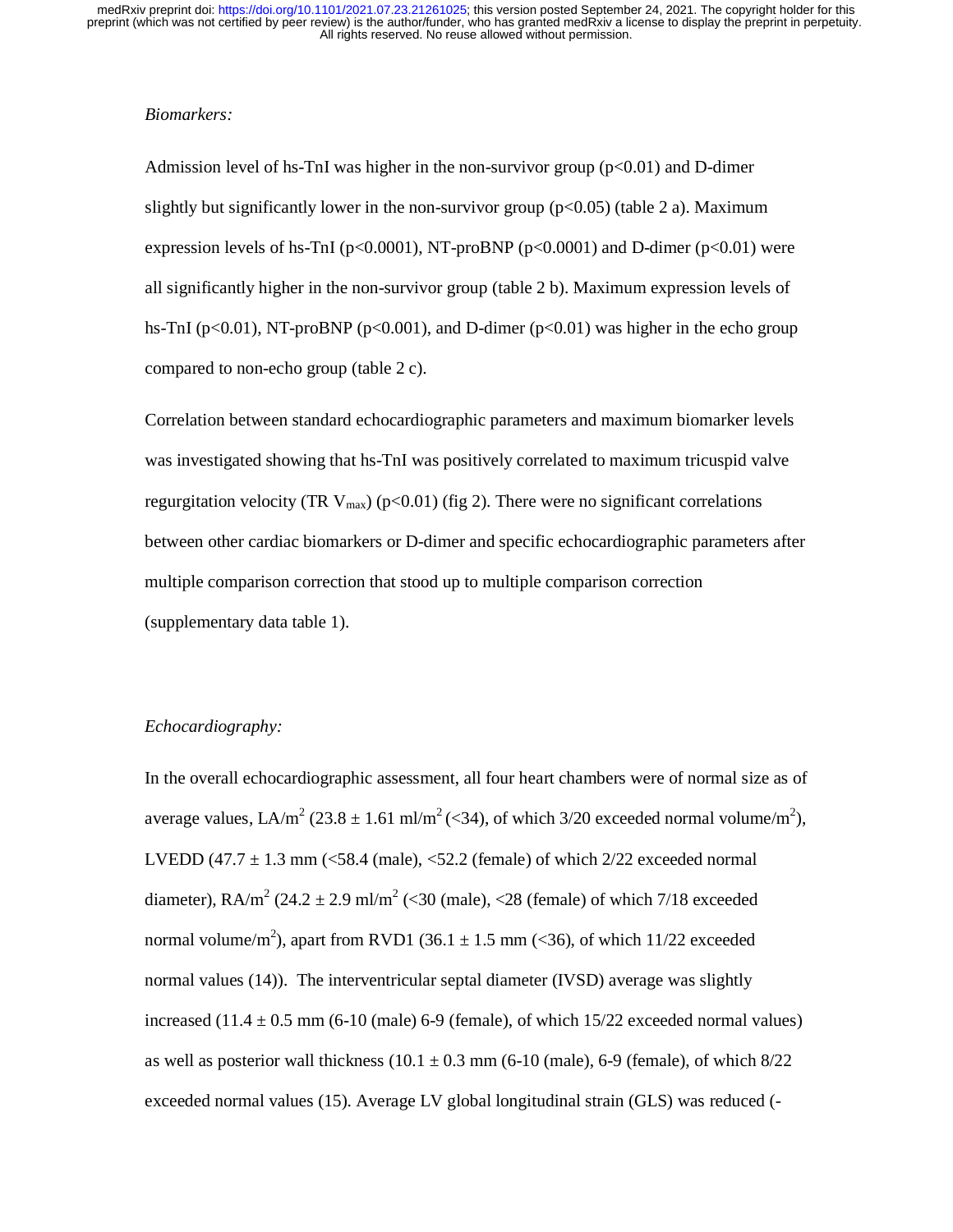14.1  $\pm$  0.86 % (<-20), low in 17/18 patients, despite a normal LVEF (54.8  $\pm$  2.2 % (>52) (male), >54 (female), which was low in 5/20 patients, of which 3 had a previous diagnosis of heart failure or coronary disease). Average RV systolic function, judging by TAPSE (22.7  $\pm$ 1.1 mm (>17), reduced in 3/22), RV fractional area change (RV FAC) (45.2  $\pm$  2.4 % (>35), reduced in 4/20 patient) and RV free wall strain (-25.1  $\pm$  2.5 % (<-23), below normal in 8/16 patients) was within normal range (14). Transmitral early diastolic velocity was increased  $(0.77 \pm 0.04 \text{ m/s } (<0.5)$ , exceeding normal in 17/20 patients), but E/A ratio  $(1.30 \pm 0.13 (0.8$ -2.0), abnormal in 4/20 patients), septal e'  $(0.079 \pm 0.01 \text{ m/s}$  (>0.07), reduced in 8/16 patients), E/e' (10.5  $\pm$  0.81 (<14), increased in 4/16 patients) as well as transmitral deceleration time (MV dec. time)  $(211 \pm 12 \text{ ms } (160{\text -}220)$ , abnormal in 11/20 patients) were normal (14). IVC dimension (20.0  $\pm$  0.84 mm (<20), increased in 10/18 patients) and its respiratory variation  $(49.5 \pm 7.3 \% (>50)$ , reduced in 10/17) failed to indicate clear signs of increased RA pressure (14). Average pulmonary artery acceleration time (PAAT) (109  $\pm$  6.3 ms (<100 ms, highly suggestive of PH (6/16 patients), 100-130 ms, intermediate probability of PH (7/16 patients)) (17), and maximum tricuspid regurgitation velocity (TR  $V_{\text{max}}$ ) (2.78  $\pm$  0.11 m/s (<2.8 m/s), elevated in 5/10 patients, were normal (14). Non-survivors in ICU had a pre multiple comparison-correction higher TR  $V_{\text{max}}$  (3.06  $\pm$  0.11 ms) than survivors (2.51  $\pm$  0.01 m/s) (14), however losing significance after correction. There were no increased amounts of pericardial effusion  $(0.71 \pm 0.25 \text{ mm})$  (mild < 10 mm (no patients with more than 10 mm) (18). Apart from TR  $V_{\text{max}}$  there were no other parameters that differed between the survivor and nonsurvivor group (table 3). None of the scanned patients had any marked valvular stenoses or regurgitations.

#### **Discussion**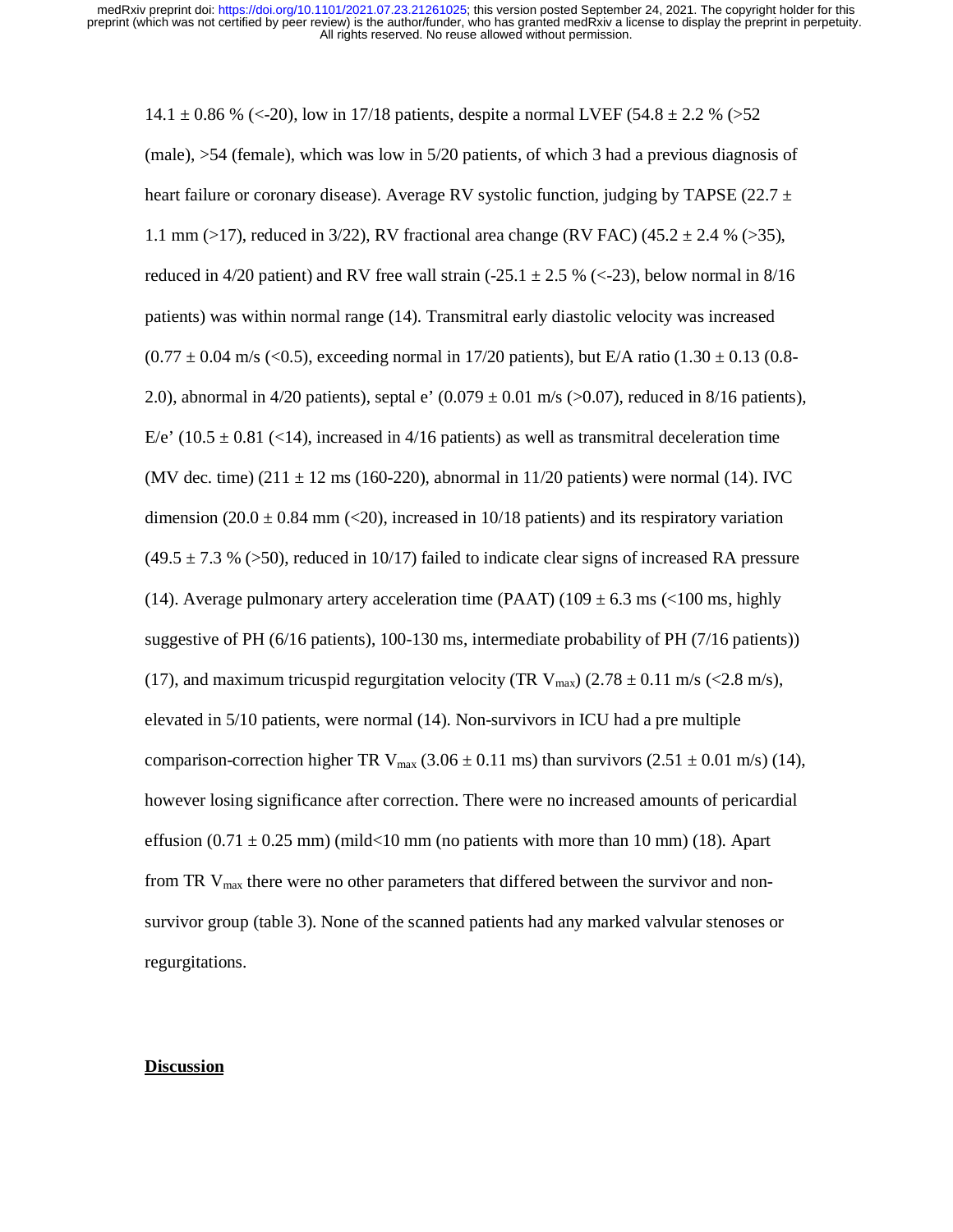The non-invasive nature and high availability of transthoracic echocardiography makes it an attractive method of assessing critically ill patients in intensive care that are often in need of serial investigations to interpret effects of treatments on the underlying condition. During spring 2020 an increasing number of patients were admitted to intensive care due to Covid-19 respiratory failure. The lungs are the main target organ of this infection, but there have been reports of myocarditis and effects on both LV and RV function which is theoretically plausible through cellular internalisation via myocardial ACE-2 receptors and indeed, SARS-CoV-2 myocarditis including myocardial virus replication has now been reported (4).

From patients admitted to the ICU at Uppsala University Hospital during the first wave of Covid-19 we attempted to investigate which parameters that are affected in this group and also to derive a predictive value from the echocardiographic examination. We also correlated standard cardiac biomarkers and D-dimer values at admission as well as the maximum values in ICU to outcome and echocardiographic parameters.

The mortality in the group investigated by echocardiography was higher than those that were not assessed which suggests that these patients exhibited a physiological and biochemical status of increased cardiopulmonary strain which explains the higher mortality. For overall assessment of the whole cohort, the LV systolic function as assessed by GLS was lower in these patients than what to expect from standard population material (14). The image quality as well as patient cooperativity was however reduced in these patients compared to standard reference materials which confounds the interpretation of this isolated parameter as evidence of myocardial damage. The LVEF was not affected on average, and 3/5 patients with LVEF less than normal had a previous diagnosis of heart failure or coronary disease, neither were there signs of increased amounts of pericardial effusion. Overall diastolic dysfunction as assessed by combined evaluation of E/e', isolated septal diastolic movement velocity (e'), LA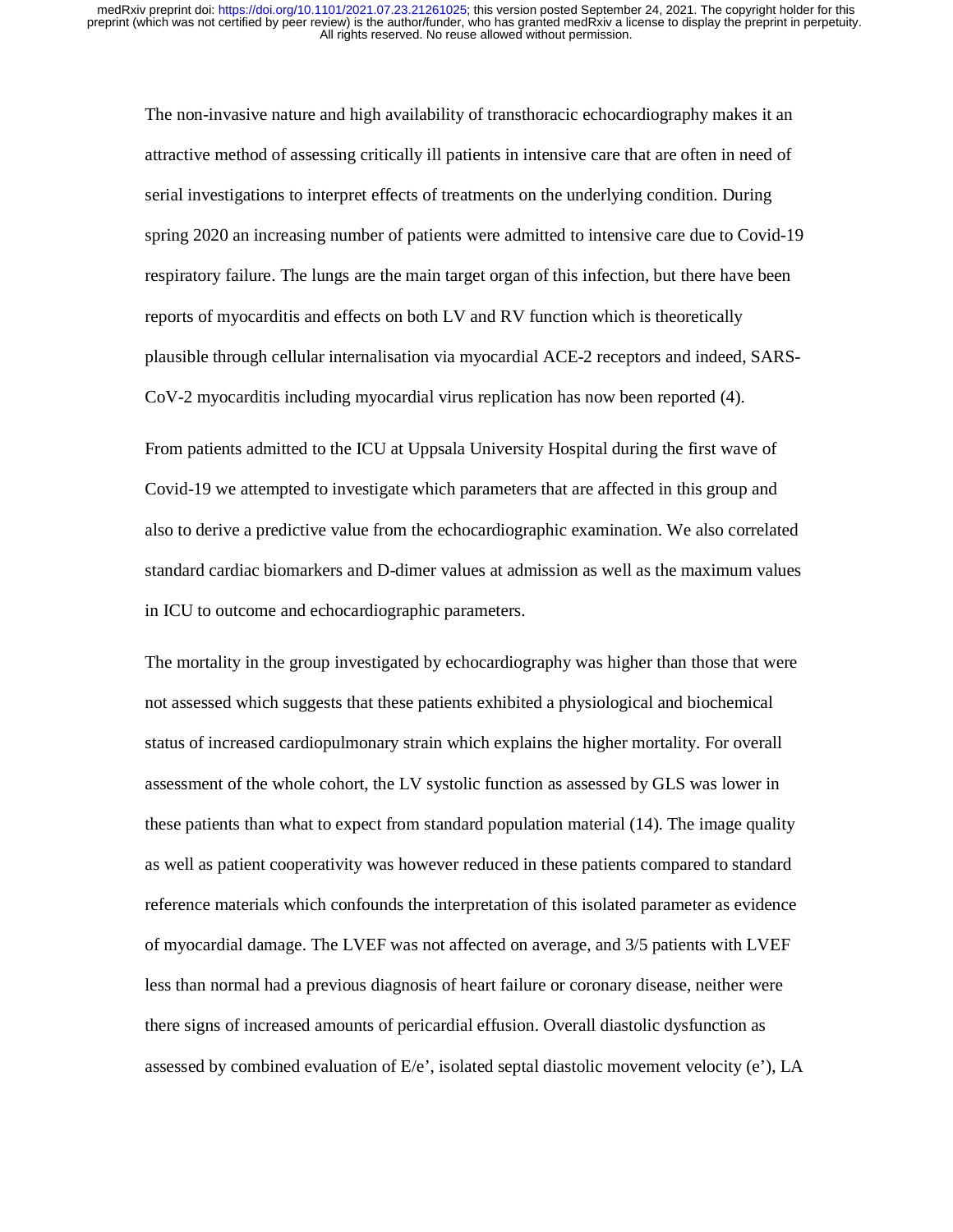volume, and TR  $V_{\text{max}}$  could not be verified (19). Thus, there were no overt echocardiographic signs of myocarditis in these patients.

Systolic and diastolic function of the LV, as judged by LVEF, GLS, and e', showed no association to mortality, but there were insignificant trends towards increased LV enddiastolic diameter and LA size in the non-survival group. IVSD and left ventricle posterior wall end diastolic diameter (LVPWD) were both slightly thicker than what to expect from reference materials, this most likely reflects a high average age and presence of hypertension in the studied cohort, and trended towards thinning in the non-survival group. These findings could suggest fluid overload and passive dilation in this group, which is supported by the increased level of NT-proBNP, thus providing no evidence of myocarditis-induced oedema. Right sided parameters indicated a trend towards association with mortality. Systolic function as assessed by TAPSE, RV FAC, and RV free wall strain, showed an overall trend towards reduction in the non-survival group and the RVD1 was also increased to wider than 35 mm in  $11/22$  readings of all investigated patients, being insignificantly increased to  $38.4 \pm 2.0$  mm in the non-survivor group compared to  $34.2 \pm 2.0$  mm in the survivor group, which may indicate increased afterload of the RV. TR  $V_{\text{max}}$  was increased in the non-survivor group but failed to show significance after multiple analysis correction, which suggests an elevated pressure in the pulmonary circulation. Average PAAT was also found to be in the intermediate strata suggestive of PH. In the absence of signs of LV diastolic impairment and pulmonary embolism diagnosed in only 4/25 echo patients, it is suggested this is due to hypoxia in the pulmonary arterial bed, pulmonary vasoconstriction, and RV strain.

Unsurprisingly, maximum levels of hs-TnI, NT-proBNP and D-dimer were associated with death. More interestingly, only increased admission level of hs-TnI was associated with mortality, with a trend for NT-proBNP. hs-TnI was also strongly associated with TR  $V_{\text{max}}$ ,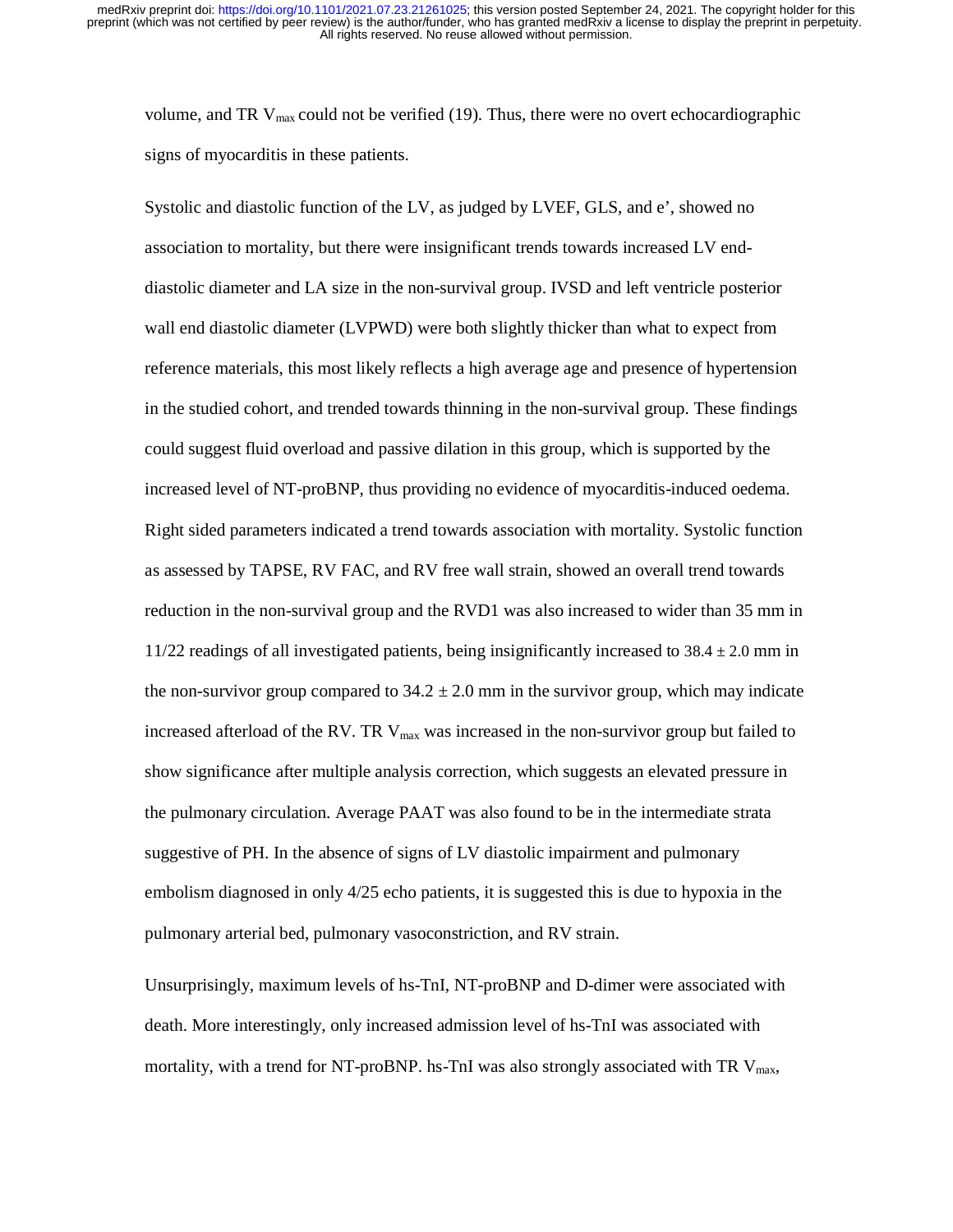suggesting from biochemical and echocardiographic data this parameter to be of importance in determining the outcome of Covid-19 patients in the ICU.

The main weakness of the study in detecting cardiac affliction from SARS-CoV-2, is that not all ICU patients underwent echocardiography, but only those where the treating physician found it indicated. This leads to a selection bias but the circumstance also enabled the comparison of echo vs. non-echo patients. However, this selection ought to produce a cohort with more severe cardiac dysfunction, meaning that our results may be over-estimating the degree of cardiac dysfunction rather than underestimating it. In addition, the small cohort size and large set of variables increases the risk of false positive effects, again suggesting that the study should tend to over-estimate the effect of critical Covid-19 on cardiac function, which was corrected for in the analysis.

The situation of echocardiography in the ICU-setting of reduced patient cooperativity and ventilation with positive intrathoracic pressure, will reduce availability of parameters, image quality and sensitivity of interpretation which risks failing to register significant associations. For GLS measurements 4/18 were made from 2/3 standard projections, for LVEF 2/20 were made from 1/2 standard projections and for LA volume 8/20 were made from 1/2 standard projections, since images of sufficient quality was not available.

In conclusion, there are no convincing signs of cardiac function being systematically affected in Covid-19 patients admitted to ICU, and no evidence that cardiac dysfunction is a major driver of mortality in critically ill patients with Covid-19. Still, cardiac biomarkers and Ddimer carry a predictive value in outcome, but more likely reflect strain on the heart from a primary pulmonary affliction.

## **Key messages**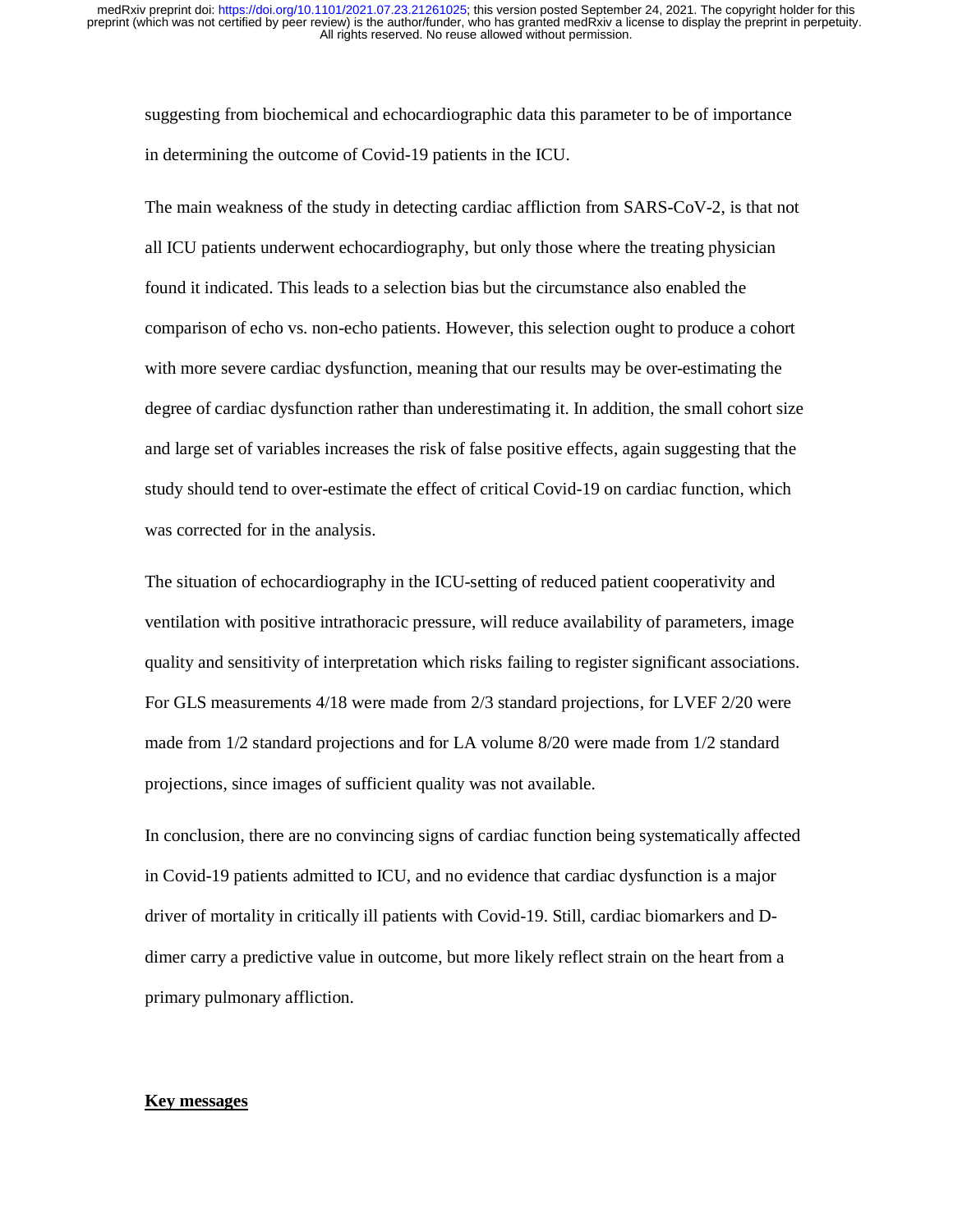#### What is already known about this subject?

Covid-19 is primarily an infection that affects the lower respiratory tract but cases have been found of SARS-CoV-2 affecting the myocardium inducing myocarditis.

## What does this study add?

The presented study offers a review of intensive care admitted-patients requiring mechanical ventilation; findings from echocardiographic examination, the prognostic impact of clinically initiated echocardiography, and relevance of cardiac biomarkers and d-dimer. The material is, apart from this, unselected and therefore reflects what clinicians are likely to encounter giving care to this group of patients. It shows how from this group of patients, primary myocardial affliction is not a standard or common finding.

# How might this impact on clinical practice?

The need for echocardiography is a negative prognostic factor. An increased pulmonary pressure as assessed by maximum tricuspid valve regurgitation velocity suggests a negative outcome. Troponin I is significantly correlated to maximum tricuspid valve regurgitation velocity.

# **Acknowledgements**

The authors thank Research nurses Joanna Wessbergh and Elin Söderman, and biobank research assistants Labolina Spång, Erik Danielsson and Philip Karlsson for their expertise in compiling the study. We are also thankful to patient advisers with regards to recruitment and answering to questions regarding participation.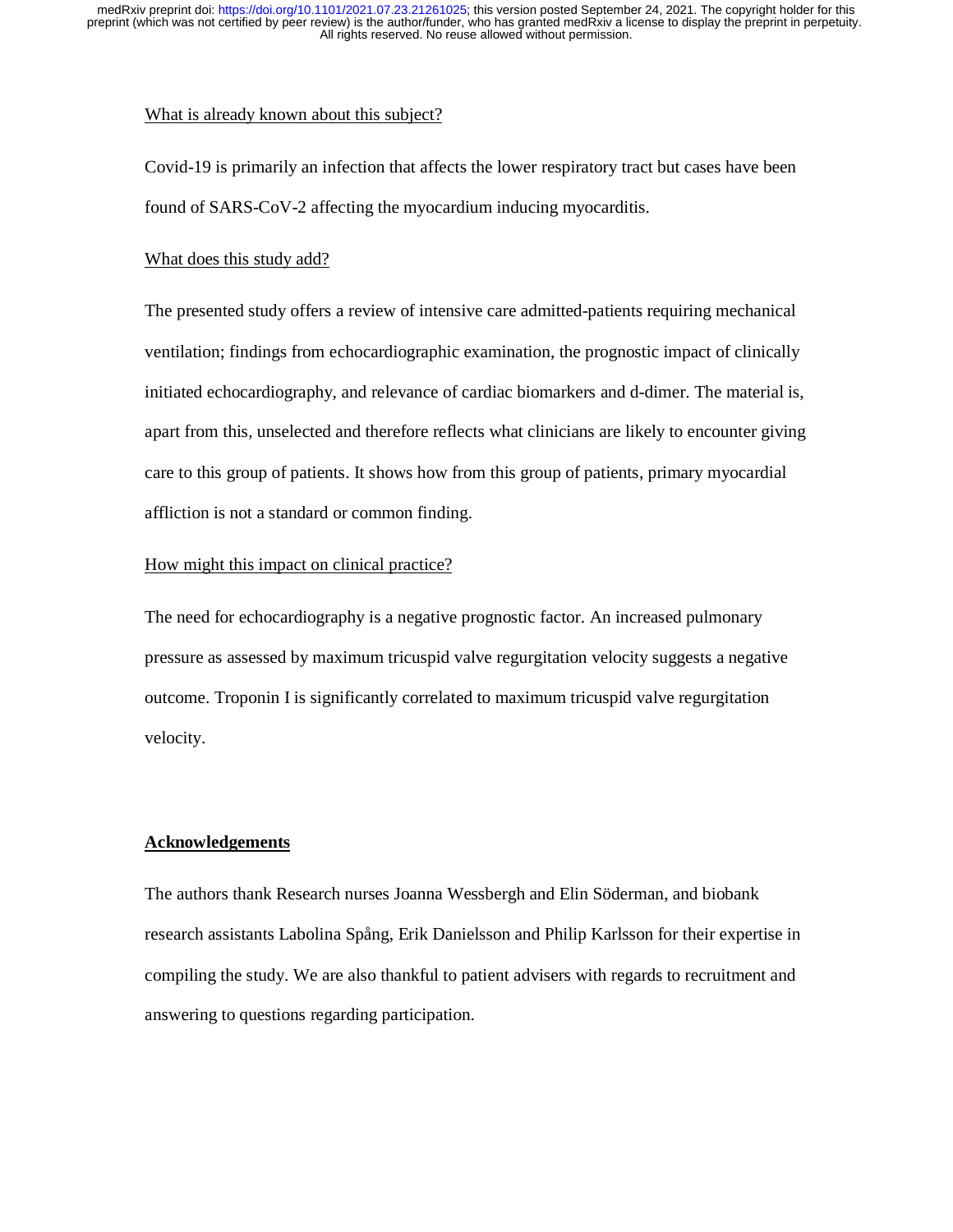# **Funding**

The study was funded by the SciLifeLab/KAW national Covid-19 research program project grants to MH (KAW 2020.0182 and KAW 2020.0241), and the Swedish Research Council to RF (2014-02569 and 2014-07606). HI was supported by the Swedish Society of Medical Research (SSMF).

## **Authorship contributions**

- HI: Carried out the primary echo image and data analysis and drafted the manuscript
- AL: Provided facilities for biomarker analysis and reviewed the manuscript draft
- ML: Recruited patients, and reviewed the manuscript draft
- RF: Recruited patients, and reviewed the manuscript draft
- FF: Controlled the echo analysis and reviewed the manuscript draft
- MH: Conceptualised and designed the study, recruited patients and reviewed the manuscript draft

# **Competing interests**

The authors declare that they have no conflicts of interest.

## **Data availability**

Data is available from the corresponding author on reasonable request.

# **References**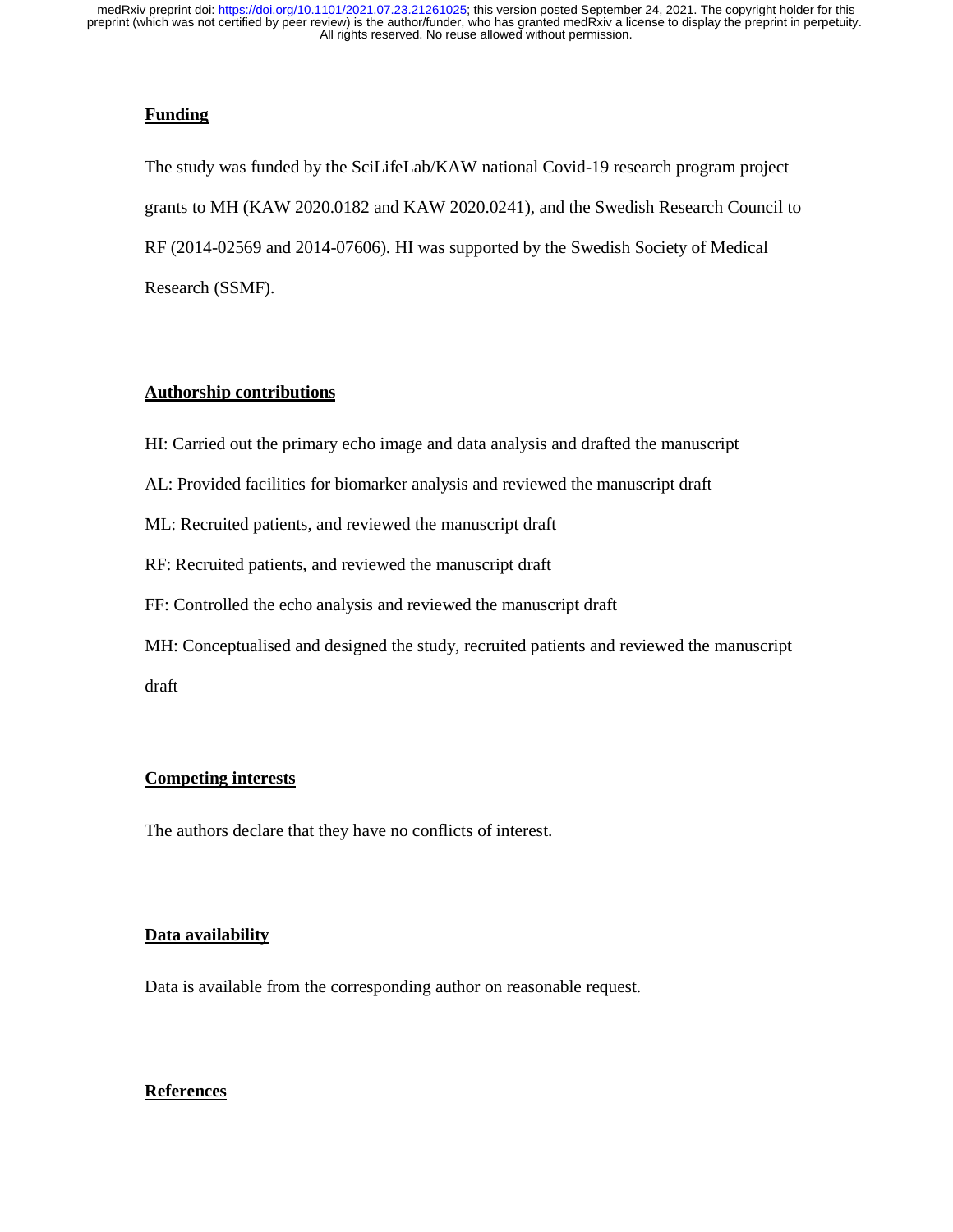1. Zeng JH, Liu YX, Yuan J, Wang FX, Wu WB, Li JX, et al. First case of COVID-19 complicated with fulminant myocarditis: a case report and insights. Infection. 2020;48(5):773-7. 2. Akhmerov A, Marban E. COVID-19 and the Heart. Circulation research.

2020;126(10):1443-55.

3. Zhou R. Does SARS-CoV-2 cause viral myocarditis in COVID-19 patients? European heart journal. 2020;41(22):2123.

4. Escher F, Pietsch H, Aleshcheva G, Bock T, Baumeier C, Elsaesser A, et al. Detection of viral SARS-CoV-2 genomes and histopathological changes in endomyocardial biopsies. ESC heart failure. 2020;7(5):2440-7.

5. Zheng YY, Ma YT, Zhang JY, Xie X. COVID-19 and the cardiovascular system. Nature reviews Cardiology. 2020;17(5):259-60.

6. Liu PP, Blet A, Smyth D, Li H. The Science Underlying COVID-19: Implications for the Cardiovascular System. Circulation. 2020;142(1):68-78.

7. Giustino G, Croft LB, Stefanini GG, Bragato R, Silbiger JJ, Vicenzi M, et al. Characterization of Myocardial Injury in Patients With COVID-19. Journal of the American College of Cardiology. 2020;76(18):2043-55.

8. Mahmoud-Elsayed HM, Moody WE, Bradlow WM, Khan-Kheil AM, Senior J, Hudsmith LE, et al. Echocardiographic Findings in Patients With COVID-19 Pneumonia. The Canadian journal of cardiology. 2020;36(8):1203-7.

9. Rodriguez-Santamarta M, Minguito-Carazo C, Echarte-Morales JC, Del Castillo-Garcia S, Valdivia-Ruiz J, Fernandez-Vazquez F. Echocardiographic findings in critical patients with COVID-19. Revista espanola de cardiologia. 2020;73(10):861-3.

10. Stobe S, Richter S, Seige M, Stehr S, Laufs U, Hagendorff A. Echocardiographic characteristics of patients with SARS-CoV-2 infection. Clinical research in cardiology : official journal of the German Cardiac Society. 2020;109(12):1549-66.

11. D'Alto M, Marra AM, Severino S, Salzano A, Romeo E, De Rosa R, et al. Right ventricular-arterial uncoupling independently predicts survival in COVID-19 ARDS. Critical care. 2020;24(1):670.

12. Li Y, Li H, Zhu S, Xie Y, Wang B, He L, et al. Prognostic Value of Right Ventricular Longitudinal Strain in Patients With COVID-19. JACC Cardiovascular imaging. 2020;13(11):2287- 99.

13. Pagnesi M, Baldetti L, Beneduce A, Calvo F, Gramegna M, Pazzanese V, et al. Pulmonary hypertension and right ventricular involvement in hospitalised patients with COVID-19. Heart. 2020;106(17):1324-31.

14. Galderisi M, Cosyns B, Edvardsen T, Cardim N, Delgado V, Di Salvo G, et al. Standardization of adult transthoracic echocardiography reporting in agreement with recent chamber quantification, diastolic function, and heart valve disease recommendations: an expert consensus document of the European Association of Cardiovascular Imaging. European heart journal cardiovascular Imaging. 2017;18(12):1301-10.

15. Lang RM, Badano LP, Mor-Avi V, Afilalo J, Armstrong A, Ernande L, et al. Recommendations for cardiac chamber quantification by echocardiography in adults: an update from the American Society of Echocardiography and the European Association of Cardiovascular Imaging. European heart journal cardiovascular Imaging. 2015;16(3):233-70.

16. Galie N, Humbert M, Vachiery JL, Gibbs S, Lang I, Torbicki A, et al. 2015 ESC/ERS Guidelines for the diagnosis and treatment of pulmonary hypertension: The Joint Task Force for the Diagnosis and Treatment of Pulmonary Hypertension of the European Society of Cardiology (ESC) and the European Respiratory Society (ERS): Endorsed by: Association for European Paediatric and Congenital Cardiology (AEPC), International Society for Heart and Lung Transplantation (ISHLT). The European respiratory journal. 2015;46(4):903-75.

17. Parasuraman S, Walker S, Loudon BL, Gollop ND, Wilson AM, Lowery C, et al. Assessment of pulmonary artery pressure by echocardiography-A comprehensive review. International journal of cardiology Heart & vasculature. 2016;12:45-51.

18. Perez-Casares A, Cesar S, Brunet-Garcia L, Sanchez-de-Toledo J. Echocardiographic Evaluation of Pericardial Effusion and Cardiac Tamponade. Frontiers in pediatrics. 2017;5:79.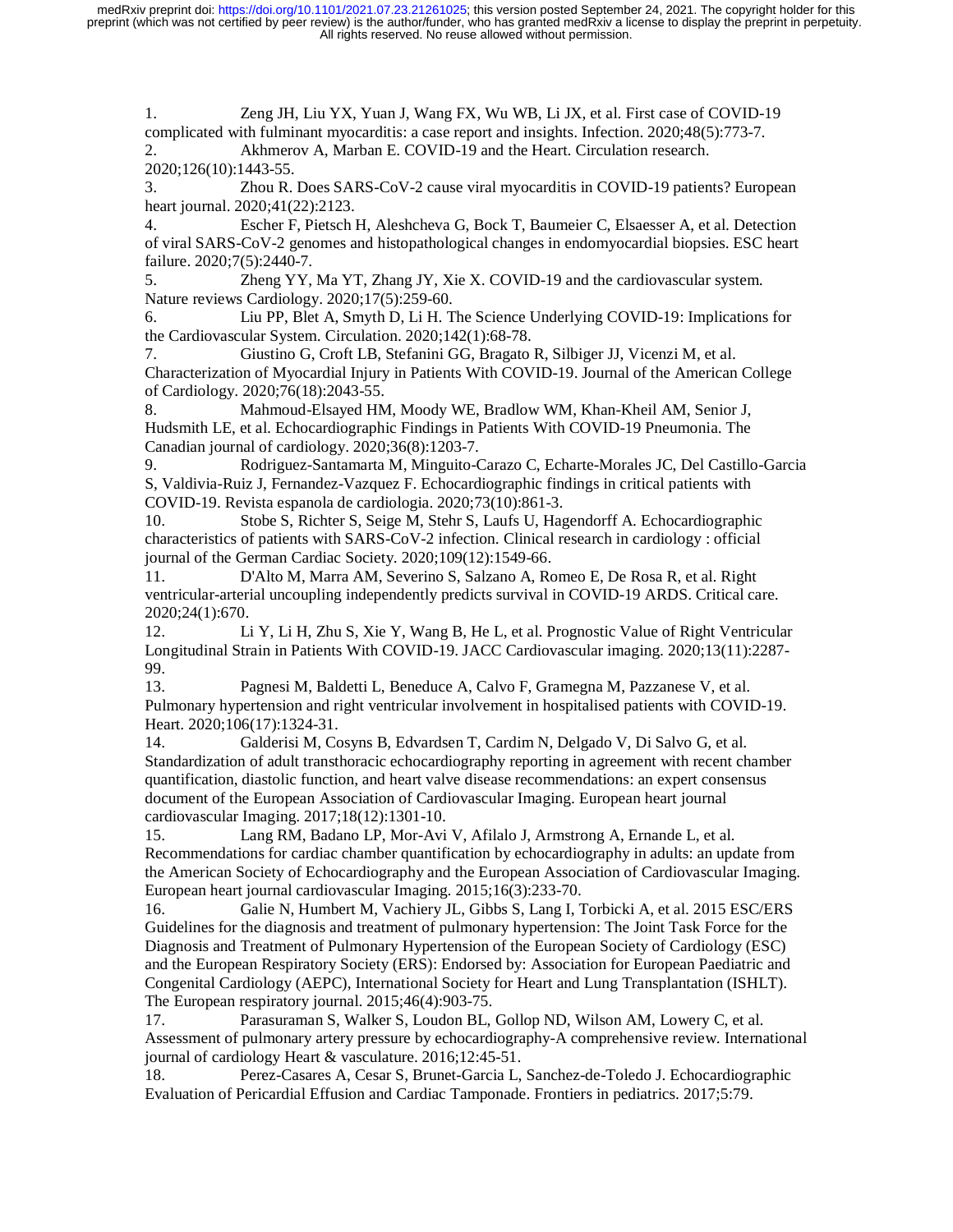19. Nagueh SF, Smiseth OA, Appleton CP, Byrd BF, 3rd, Dokainish H, Edvardsen T, et al. Recommendations for the Evaluation of Left Ventricular Diastolic Function by Echocardiography: An Update from the American Society of Echocardiography and the European Association of Cardiovascular Imaging. Journal of the American Society of Echocardiography : official publication of the American Society of Echocardiography. 2016;29(4):277-314.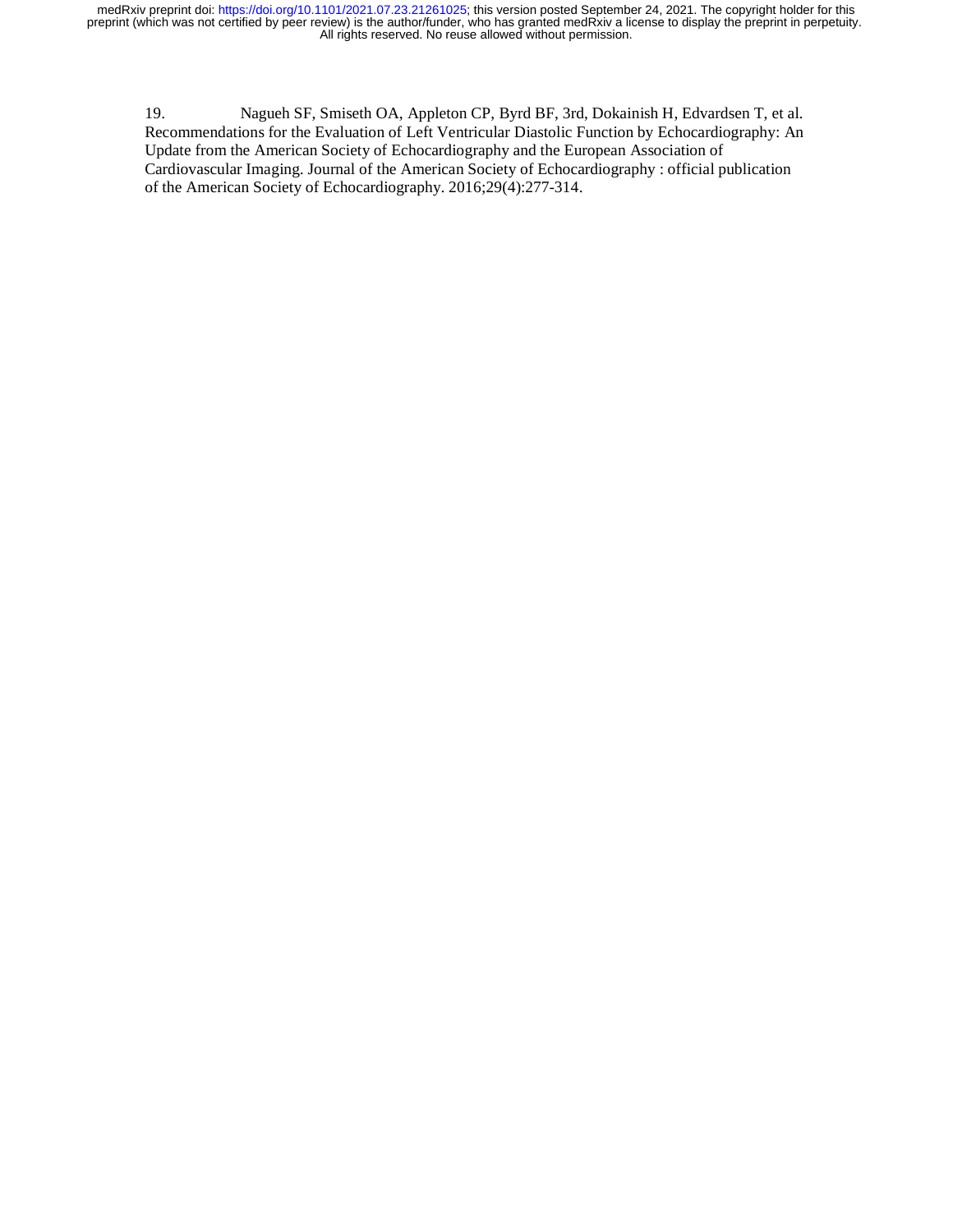

**Figure 1:** Out of 79 patients included in the study, 34 were assessed by echocardiography. Out of these 9 patients were subsequently excluded (3) did not fulfil the inclusion criteria of Covid-19 infection, 4 due to irregular heart rhythm or 3<sup>rd</sup> degree AV-block, and 2 due to overall unacceptable image quality), leaving 25 valid for echocardiographic analyses and inclusion. 45 patients were not assessed by echocardiography, of which one was excluded (admitted to the intensive care unit due to concomitant diabetic ketoacidosis and not Covid-19 respiratory insufficiency), leaving 44 patients not assessed by echocardiography and a total of 69 patients in the study.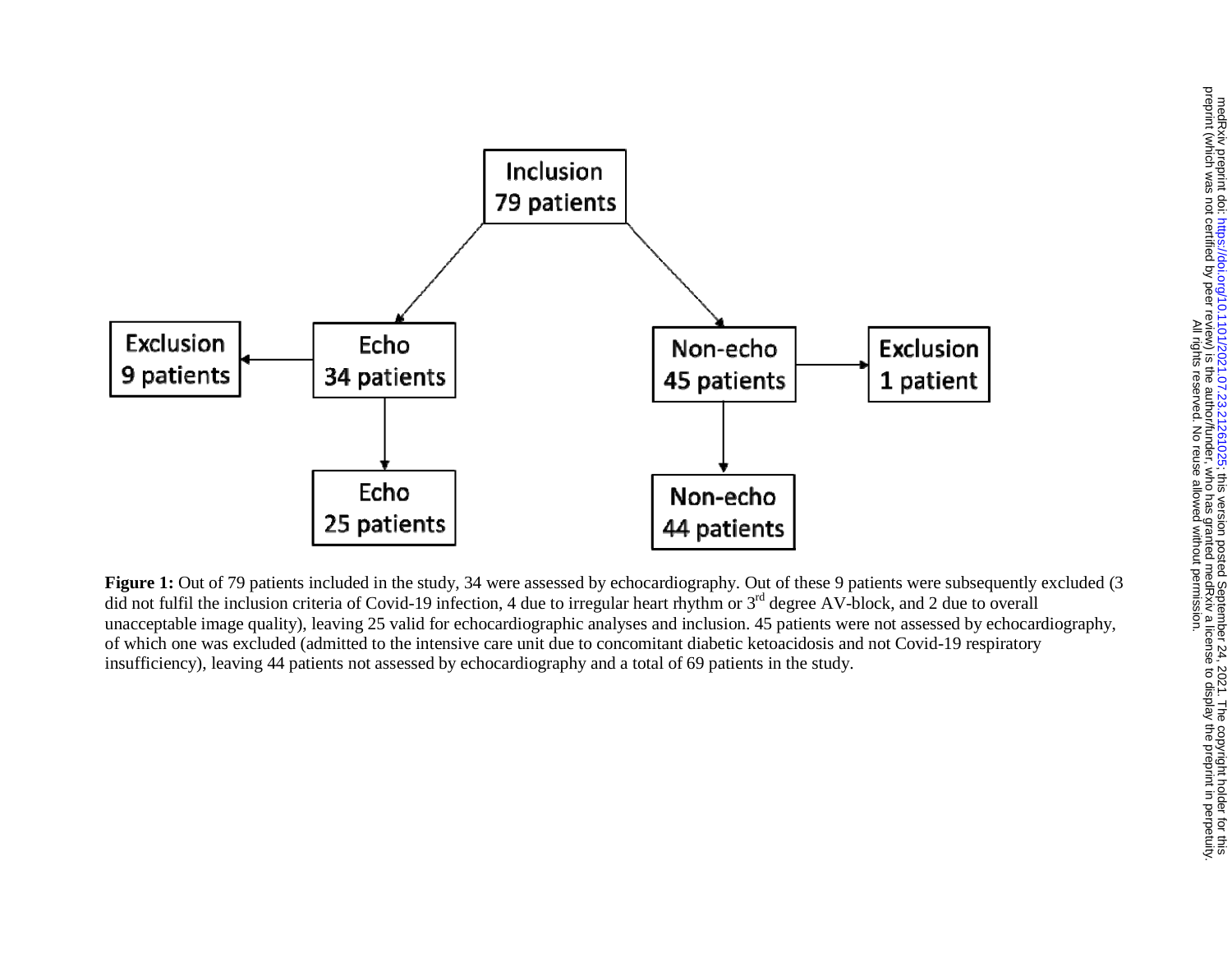

**Figure 2:** Significant predictive value of maximum high sensitivity troponin I (hs-TnI) in relation to maximum tricuspid valve regurgitation velocity (TR  $V_{\text{max}}$ ). Linear regression fit with 95% confidence intervals and best fit. For p- and r-values, see supplementary data table 1.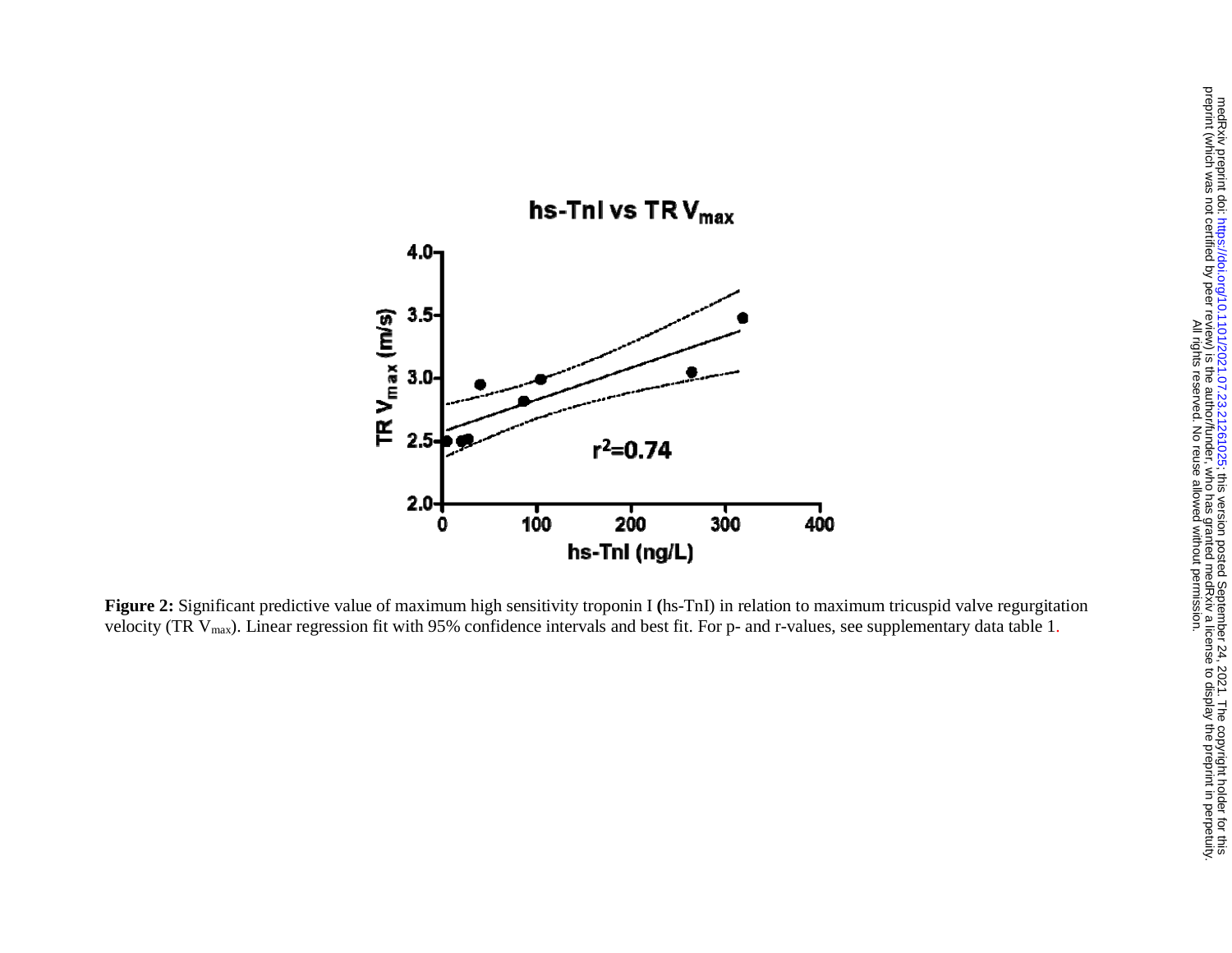| <b>Parameter</b>       | Whole cohort           | Non-echo              | Echo                  | p-value |
|------------------------|------------------------|-----------------------|-----------------------|---------|
| Gender (male: female)  | 54:15                  | 35:9                  | 19:6                  | ns      |
| Age (years)            | $59.5 \pm 1.7$ (n=69)  | $56.7 \pm 2.2$ (n=44) | $64.4 \pm 2.6$ (n=25) | < 0.05  |
| BMI $(kg/m^2)$         | $28.9 \pm 0.69$ (n=58) | $29.0 \pm 0.9$ (n=35) | $28.8 \pm 1.1$ (n=23) | ns      |
| Mortality              | 18/69(26%)             | 7/44(16%)             | 11/25(44%)            | p<0.05  |
| Invasive ventilation   | 38/69 (55 %)           | 18/44(41%             | 20/25(80%)            | p<0.01  |
| Ischemic heart disease | $8/69(12\%)$           | $2/44$ (4.5 %)        | 6/25(24%)             | p<0.05  |
| Heart failure          | $3/69$ (4.3 %)         | $1/44$ (2.3 %)        | 2/25(8%)              | ns      |
| Pulmonary disease      | $14/69(20\%)$          | 7/44(16%)             | 7/25(28%)             | ns      |
| Hypertension           | 34/69(49%)             | 19/44 (43 %)          | 15/25(60%)            | ns      |
| Diabetes mellitus      | 19/69 (28 %)           | 10/44(23%)            | 9/25(36%)             | ns      |
| Renal failure          | 18/69(26%)             | 15/44 (34 %)          | $3/25(12\%)$          | ns      |
| <b>ACEi/ARB</b>        | 24/69 (35 %)           | $11/44$ (25 %)        | 13/25 (52 %)          | p<0.05  |

**Table 1:** Demographic characterisation. Morbidities refer to diagnoses previous to ICU admission. Confidence intervals described as standard error of the mean (SEM). Statistical analysis refers to non-echo vs echo group.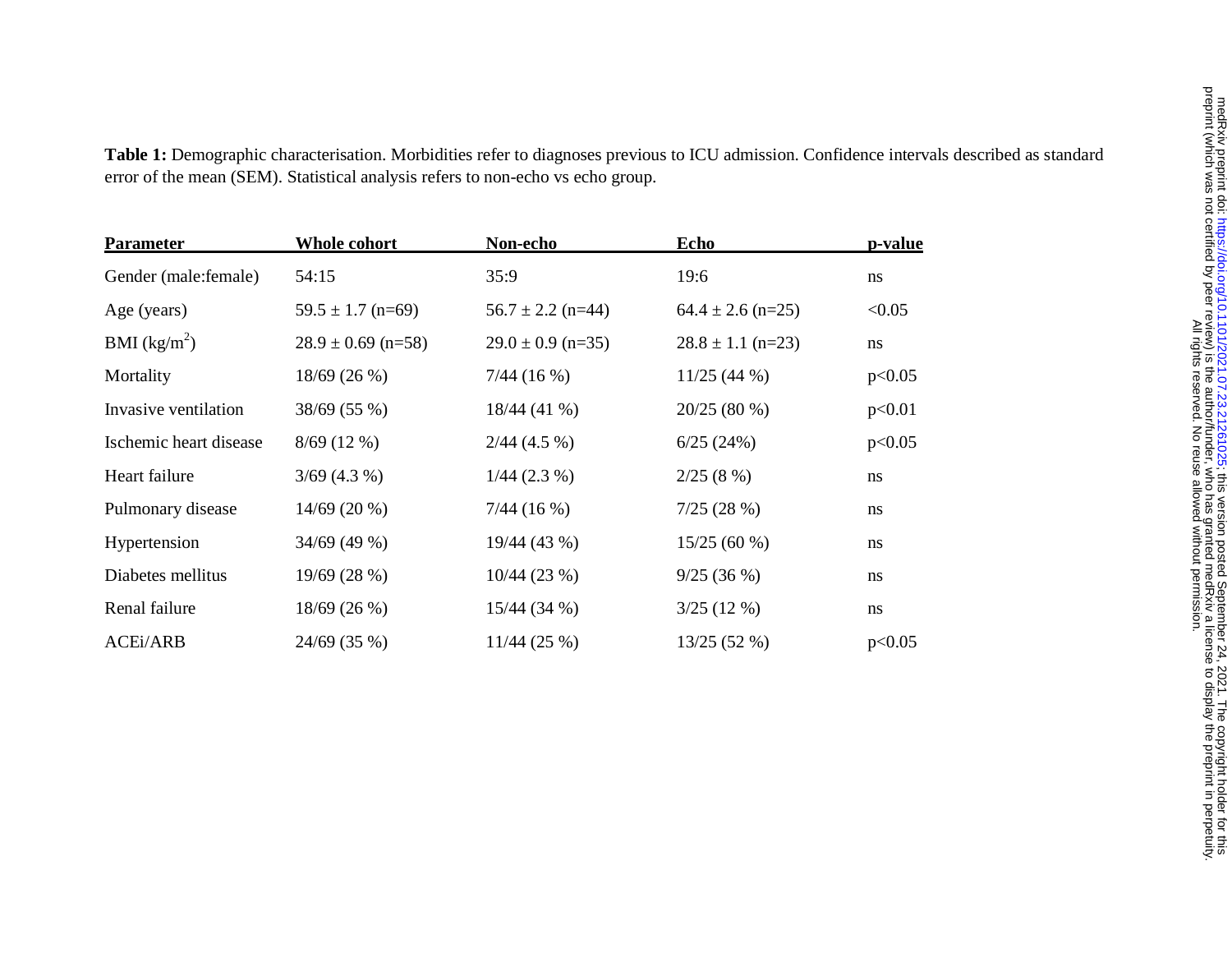**Table 2 a:** Admission biomarker level's relation to mortality. Confidence intervals described as standard error of the mean (SEM). Abbreviations: Highly sensitivity troponin I (hs-TnI), N-terminal brain natriuretic peptide (NT-proBNP), not significant (ns).

| <b>Marker</b>      | Whole cohort          | <b>Survivors</b>      | <b>Non-survivors</b>  | <u>p-value</u> |
|--------------------|-----------------------|-----------------------|-----------------------|----------------|
| hs-TnI $(ng/L)$    | $85.4 \pm 41$ (n=47)  | $39.4 \pm 15$ (n=32)  | $180 \pm 120$ (n=15)  | < 0.01         |
| NT-proBNP $(ng/L)$ | $1055 \pm 276$ (n=48) | $936 \pm 351$ (n=33)  | $1318 \pm 438$ (n=15) | ns             |
| D-dimer $(mg/L)$   | $2.58 \pm 0.6$ (n=63) | $2.64 \pm 0.6$ (n=46) | $2.42 \pm 0.4$ (n=17) | < 0.05         |

**Table 2 b:** Maximum biomarker level's relation to mortality. Confidence intervals described as standard error of the mean (SEM).

| <b>Marker</b>      | Whole cohort          | <b>Survivors</b>      | <b>Non-survivors</b>  | p-value  |
|--------------------|-----------------------|-----------------------|-----------------------|----------|
| hs-TnI $(ng/L)$    | $98.8 \pm 32$ (n=65)  | $59.1 \pm 21$ (n=48)  | $211 \pm 105$ (n=17)  | < 0.0001 |
| NT-proBNP $(ng/L)$ | $2133 \pm 346$ (n=67) | $1310 \pm 314$ (n=47) | $4065 \pm 740$ (n=20) | < 0.0001 |
| D-dimer $(mg/L)$   | $9.8 \pm 1.8$ (n=68)  | $7.2 \pm 1.5$ (n=50)  | $17.1 \pm 4.8$ (n=18) | < 0.01   |

**Table 2 c:** Biomarker distribution in the non-echo vs. echo group. Confidence intervals described as standard error of the mean (SEM).

| <b>Marker</b>      | Non-echo              | Echo                  | p-value |
|--------------------|-----------------------|-----------------------|---------|
| hs-TnI $(ng/L)$    | $81.3 \pm 45$ (n=41)  | $133 \pm 45$ (n=23)   | < 0.01  |
| $NT-proBNP$ (ng/L) | $1641 \pm 420$ (n=42) | $2959 \pm 573$ (n=25) | < 0.001 |
| D-dimer $(mg/L)$   | $6.1 \pm 1.5$ (n=43)  | $16.1 \pm 3.7$ (n=25) | < 0.01  |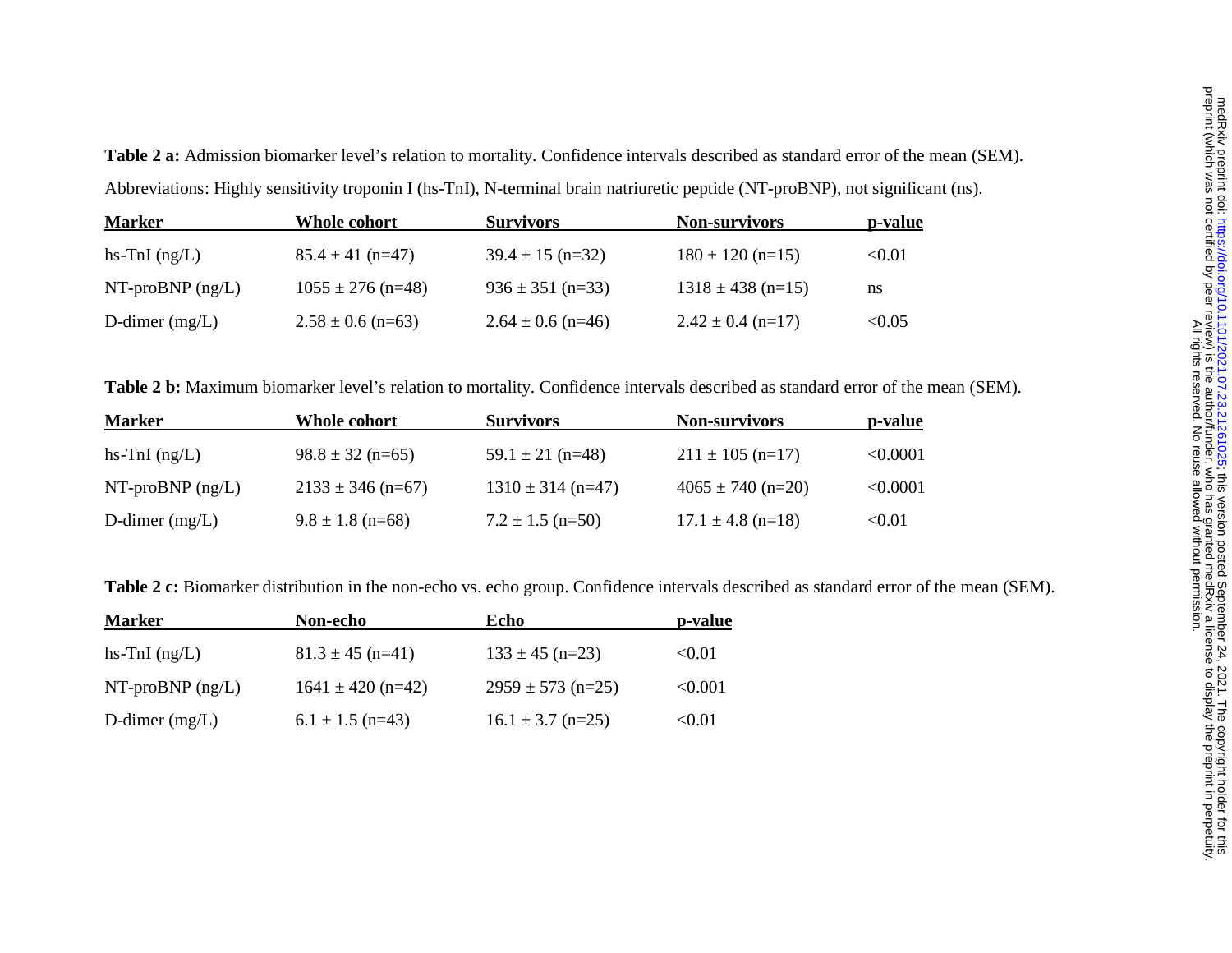| <b>Parameter</b>                                 | <b>Whole group</b>      | <b>Survivors</b>        | <b>Non-survivors</b>   | p-value (Bonferroni correction) |
|--------------------------------------------------|-------------------------|-------------------------|------------------------|---------------------------------|
| <b>Static measures</b>                           |                         |                         |                        |                                 |
| $IVSD$ (mm)                                      | $11.4 \pm 0.5$ (n=22)   | $11.7 \pm 0.58$ (n=12)  | $10.9 \pm 0.88$ (n=10) | ns                              |
| $LVEDD$ (mm)                                     | $47.7 \pm 1.3$ (n=22)   | $45.9 \pm 1.8$ (n=12)   | $49.8 \pm 1.6$ (n=10)  | ns                              |
| $LVEDD/m2 (mm/mm2)$                              | $23.78 \pm 0.57$ (n=22) | $23.3 \pm 0.90$ (n=12)  | $24.4 \pm 0.62$ (n=10) | ns                              |
| $LVPWD$ (mm)                                     | $10.1 \pm 0.3$ (n=22)   | $10.2 \pm 0.4$ (n=12)   | $9.8 \pm 0.$ (n=10)    | ns                              |
| $LA$ (ml)                                        | $47.8 \pm 3.3$ (n=20)   | $44.1 \pm 3.7$ (n=11)   | $52.4 \pm 5.5$ (n=9)   | ns                              |
| LA/m <sup>2</sup> (ml/m <sup>2</sup> )           | $23.8 \pm 1.61$ (n=20)  | $22.3 \pm 1.6$ (n=11)   | $25.7 \pm 3.0$ (n=9)   | ns                              |
| $RVD1$ (mm)                                      | $36.1 \pm 1.5$ (n=22)   | $34.2 \pm 2.0$ (n=12)   | $38.4 \pm 2.0$ (n=10)  | ns                              |
| $RVD1/m2$ (mm/m <sup>2</sup> )                   | $18.0 \pm 0.61$ (n=22)  | $17.43 \pm 0.85$ (n=12) | $18.7 \pm 0.86$ (n=10) | ns                              |
| $RA$ (ml)                                        | $49.0 \pm 6.1$ (n=18)   | $46.4 \pm 8.2$ (n=10)   | $52.1 \pm 9.6$ (n=8)   | ns                              |
| $\text{RA/m}^2 \text{ (ml/m}^2)$                 | $24.2 \pm 2.9$ (n=18)   | $23.7 \pm 3.9$ (n=10)   | $24.9 \pm 4.5$ (n=8)   | ns                              |
| IVC diameter (mm)                                | $20.0 \pm 0.84$ (n=18)  | $19.0 \pm 1.4$ (n=7)    | $20.6 \pm 1.1$ (n=11)  | ns                              |
| Pericardial effusion (mm) $0.71 \pm 0.25$ (n=24) |                         | $0.97 \pm 0.39$ (n=13)  | $0.41 \pm 0.29$ (n=11) | ns                              |
| <b>Functional measures</b>                       |                         |                         |                        |                                 |
| $LVEF$ $(\%)$                                    | $54.8 \pm 2.2$ (n=20)   | $54.1 \pm 3.1$ (n=11)   | $55.7 \pm 3.4$ (n=9)   | ns                              |

**Table 3:** Echocardiographic parameters in the whole group and their distribution between survivor and non-survivor group. Confidence intervals described as standard error of the mean (SEM). Statistical analyses refer to survivor vs. non-survivor group.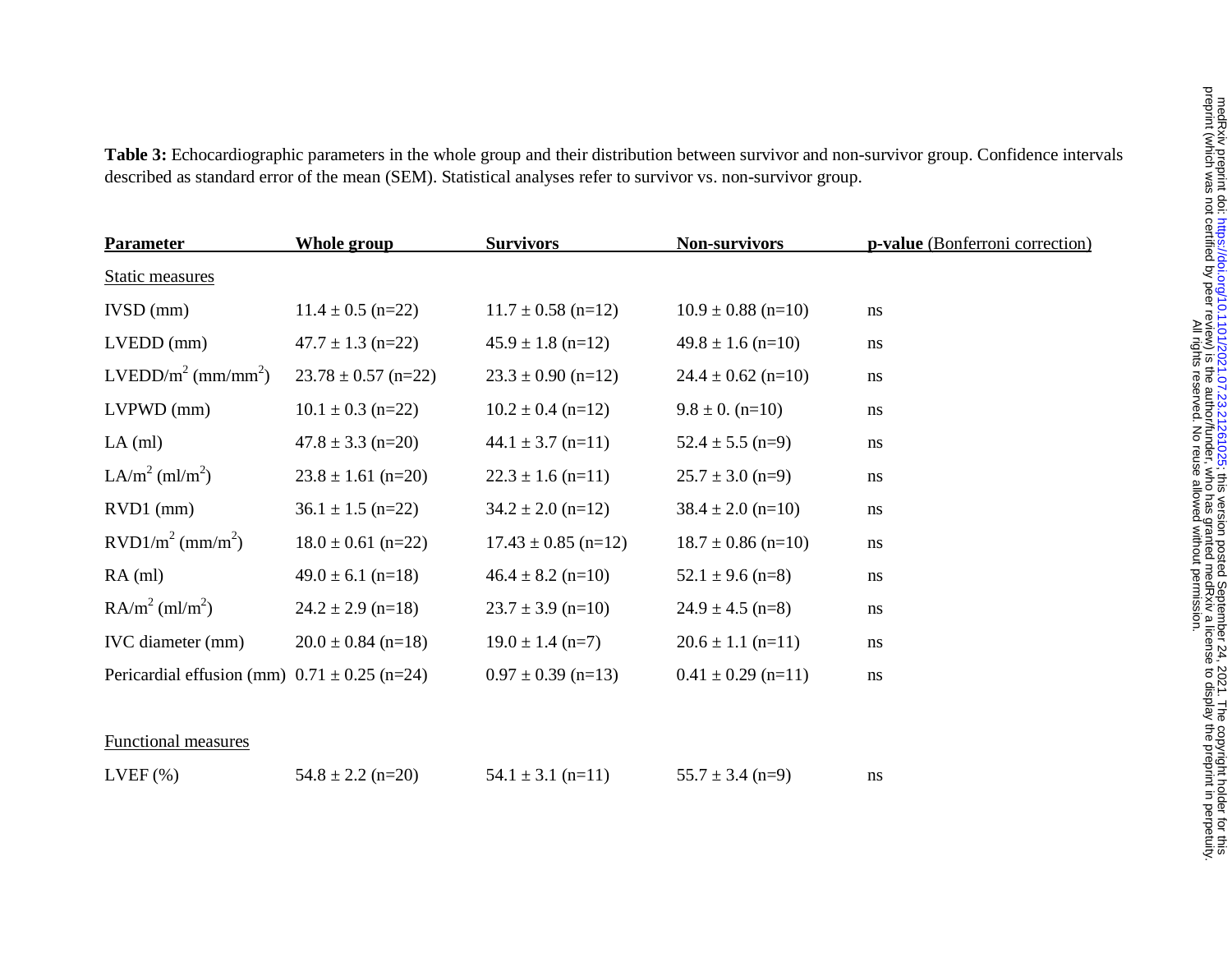| $GLS(\%)$                  | $-14.1 \pm 0.86$ (n=18) | $-13.5 \pm 1.3$ (n=11) | $-15.1 \pm 1.0$ (n=7)   | ns         |
|----------------------------|-------------------------|------------------------|-------------------------|------------|
| E(m/s)                     | $0.77 \pm 0.04$ (n=20)  | $0.71 \pm 0.05$ (n=10) | $0.83 \pm 0.07$ (n=10)  | ns         |
| A(m/s)                     | $0.64 \pm 0.05$ (n=20)  | $0.62 \pm 0.05$ (n=10) | $0.67 \pm 0.05$ (n=10)  | ns         |
| E/A                        | $1.30 \pm 0.13$ (n=20)  | $1.27 \pm 0.23$ (n=10) | $1.33 \pm 0.13$ (n=10)  | ns         |
| $e'$ medial $(m/s)$        | $0.079 \pm 0.01$ (n=16) | $0.072 \pm 0.01$ (n=6) | $0.083 \pm 0.01$ (n=10) | ns         |
| E/e                        | $10.5 \pm 0.81$ (n=16)  | $9.72 \pm 0.54$ (n=6)  | $10.9 \pm 1.3$ (n=10)   | ns         |
| MV dec time (ms)           | $211 \pm 12$ (n=20)     | $203 \pm 21$ (n=10)    | $220 \pm 11$ (n=10)     | ns         |
| TAPSE (mm)                 | $22.7 \pm 1.1$ (n=22)   | $23.4 \pm 1.5$ (n=12)  | $21.8 \pm 1.6$ (n=10)   | ns         |
| $RV$ FAC $(\%)$            | $45.2 \pm 2.4$ (n=20)   | $47.9 \pm 2.4$ (n=10)  | $42.4 \pm 4.1$ (n=10)   | ns         |
| RV free wall strain $(\%)$ | $-25.1 \pm 2.5$ (n=16)  | $-26.3 \pm 3.5$ (n=9)  | $-23.6 \pm 3.6$ (n=7)   | ns         |
| IVC resp. variation $(\%)$ | $49.5 \pm 7.3$ (n=17)   | $59.4 \pm 11.2$ (n=7)  | $42.6 \pm 9.5$ (n=10)   | ns         |
| PAAT (ms)                  | $109 \pm 6.3$ (n=16)    | $115 \pm 9.2$ (n=9)    | $101 \pm 8.0$ (n=7)     | ns         |
| $TR V_{max}(m/s)$          | $2.78 \pm 0.11$ (n=10)  | $2.51 \pm 0.01$ (n=5)  | $3.06 \pm 0.11$ (n=5)   | <0.05(0.3) |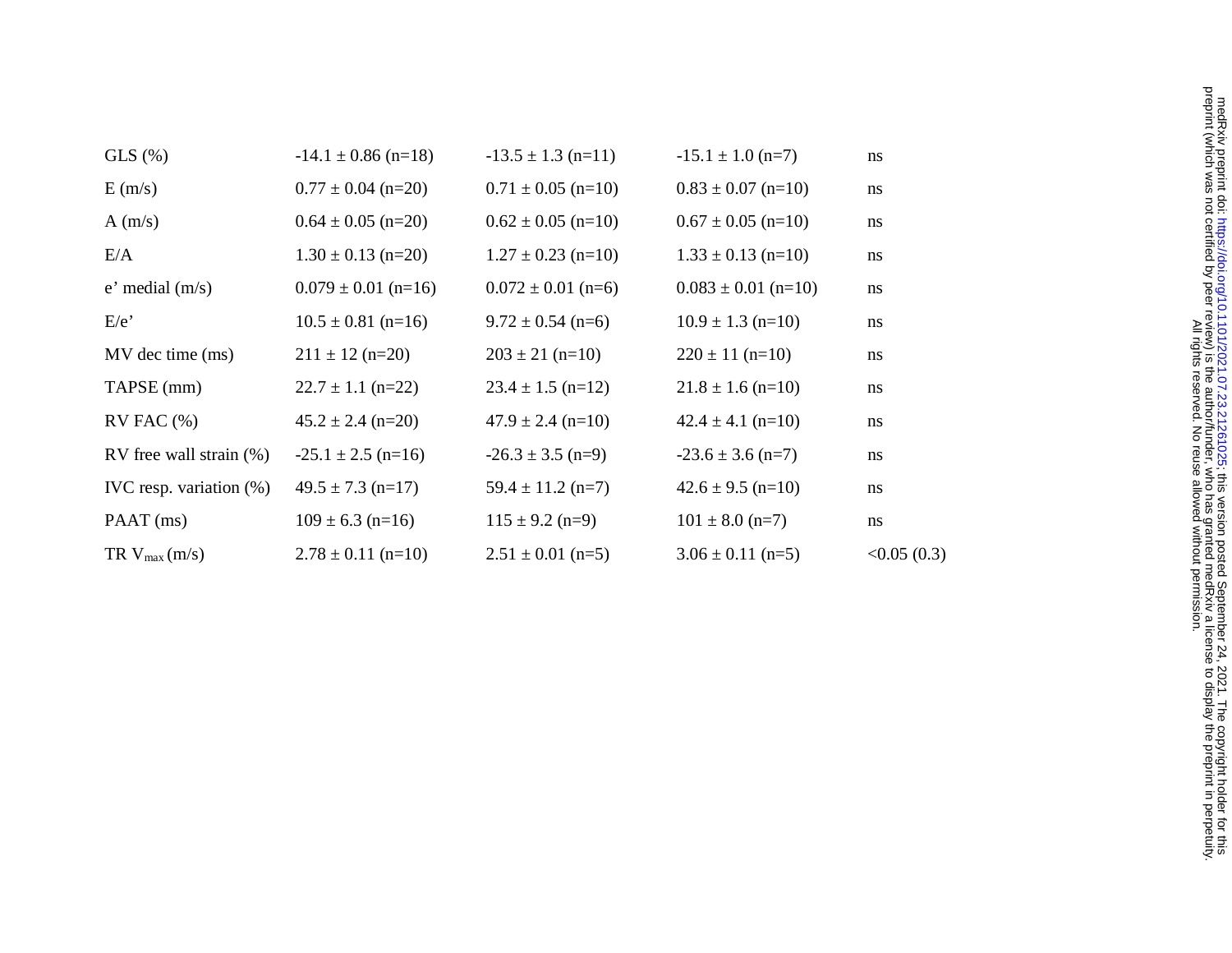# **Supplementary data**

**Table 1:** Correlation of echo parameters to cardiac biomarkers and d-dimer. (p-value, r, Bonferroni-corrected p-value).

Abbreviations: Interventricular septum diameter (IVSD), left ventricular end diastolic diameter (LVEDD), left ventricular posterior wall end diastolic diameter (LVPWD), left atrium (LA), right ventricular basal diameter (RVD1), right atrium (RA), inferior vena cava (IVC), left ventricular ejection fraction (LVEF), global longitudinal strain (GLS), early transmitral velocity (E), atrial transmitral velocity (A), medial tissue diastolic velocity (e'), mitral valve deceleration time (MV dec. time), tricuspid annular peak systolic excursion (TAPSE), right ventricular fractional area change (RV FAC), right ventricular free wall strain (RV free wall strain), inferior vena cava respiratory variation (IVC resp. variation), pulmonary artery acceleration time (Pulm. Acc. Time), maximum tricuspid regurgitation velocity (TR  $V_{max}$ ), not significant (ns)

| Parameter                         | $hs-ImI(n)$                     | $NT-proBNP(n)$ | $\mathbf{d}\text{-dimer}(\mathbf{n})$ |
|-----------------------------------|---------------------------------|----------------|---------------------------------------|
| $IVSD$ (mm)                       | $\leq 0.05$ , 0.46, 1.04 (n=20) | ns             | ns                                    |
| $LVEDD$ (mm)                      | ns                              | ns             | ns                                    |
| $LVEDD/m2 (mm/m2)$                | ns                              | ns             | ns                                    |
| $LVPWD$ (mm)                      | ns                              | ns             | ns                                    |
| $LA$ (ml)                         | ns                              | ns             | ns                                    |
| $LA/m^2$ (ml/m <sup>2</sup> )     | ns                              | ns             | ns                                    |
| $RVD1$ (mm)                       | ns                              | ns             | ns                                    |
| $RVD1/m^2$ (mm/m <sup>2</sup> )   | ns                              | ns             | ns                                    |
| $RA$ (ml)                         | ns                              | ns             | ns                                    |
| $\text{RA/m}^2 \text{ (ml/mm}^2)$ | ns                              | ns             | ns                                    |
| IVC diameter (mm)                 | ns                              | ns             | ns                                    |
| $LVEF$ $(\%)$                     | ns                              | ns             | ns                                    |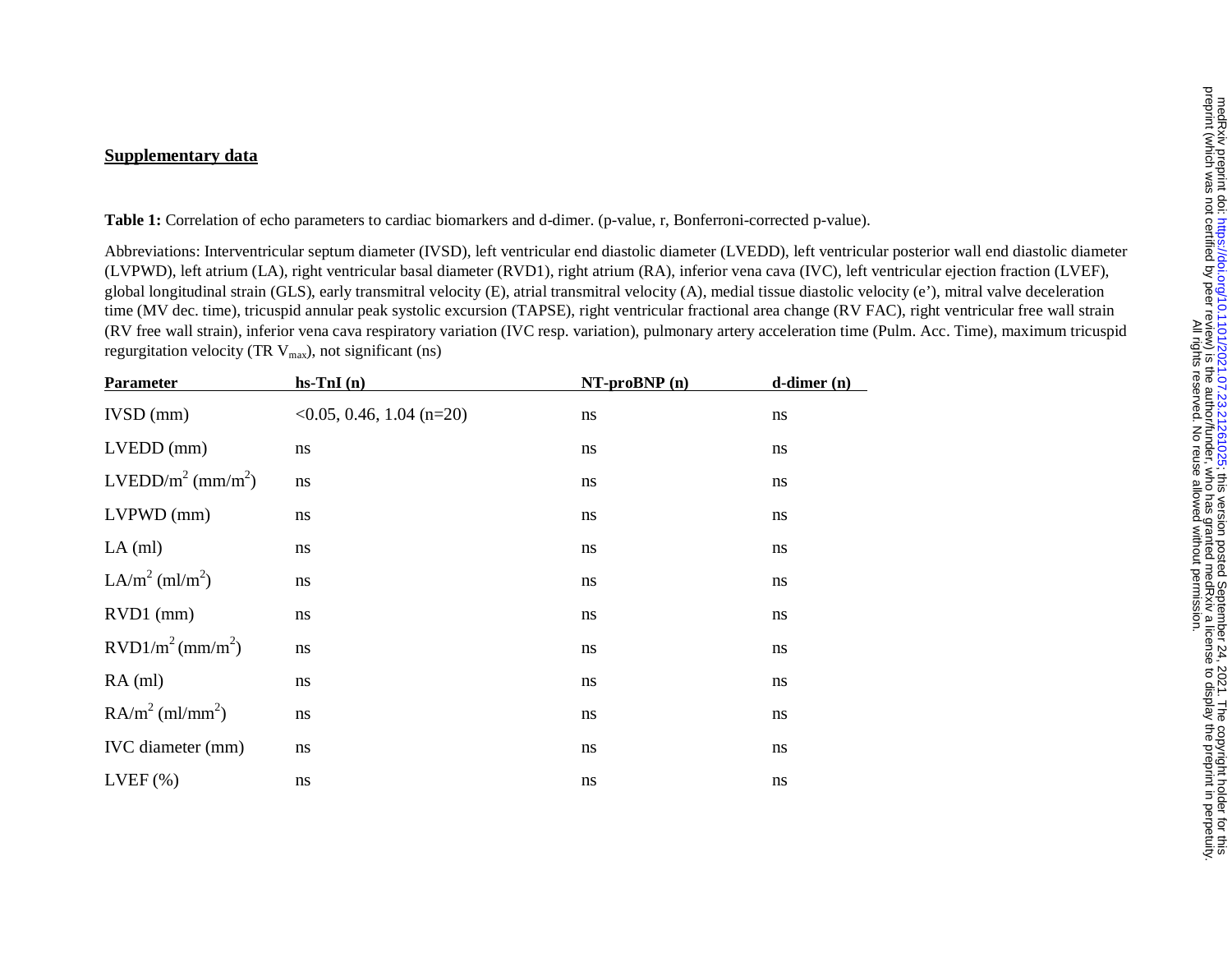| $GLS(\%)$                    | ns                                | ns                                                                                  | $\langle 0.01, -0.62, 0.165 \rangle$ (n=18) |
|------------------------------|-----------------------------------|-------------------------------------------------------------------------------------|---------------------------------------------|
| E(m/s)                       | ns                                | $\langle 0.05, 0.50, 0.59 \rangle$ (n=20) $\langle 0.05, 0.45, 1.11 \rangle$ (n=20) |                                             |
| A(m/s)                       | ns                                | ns                                                                                  | ns                                          |
| E/A                          | ns                                | ns                                                                                  | ns                                          |
| $e'$ medial $(m/s)$          | ns                                | ns                                                                                  | ns                                          |
| $E/e'$ medial                | ns                                | ns                                                                                  | ns                                          |
| MV dec. time (ms)            | ns                                | ns                                                                                  | ns                                          |
| TAPSE (mm)                   | ns                                | ns                                                                                  | ns                                          |
| $RV$ FAC $(\% )$             | ns                                | $\langle 0.05, -0.45, 1.1 \rangle$ (n=20)                                           | ns                                          |
| RV free wall strain          | ns                                | ns                                                                                  | ns                                          |
| IVC resp. variation (%)      | ns                                | ns                                                                                  | ns                                          |
| Pulm. Acc. Time (ms)         | $\rm ns$                          | ns                                                                                  | ns                                          |
| $TR V_{max}(m/s)$            | $\leq 0.001, 0.93, 0.0075$ (n=10) | ns                                                                                  | ns                                          |
| Pericardial effusion (mm) ns |                                   | ns                                                                                  | ns                                          |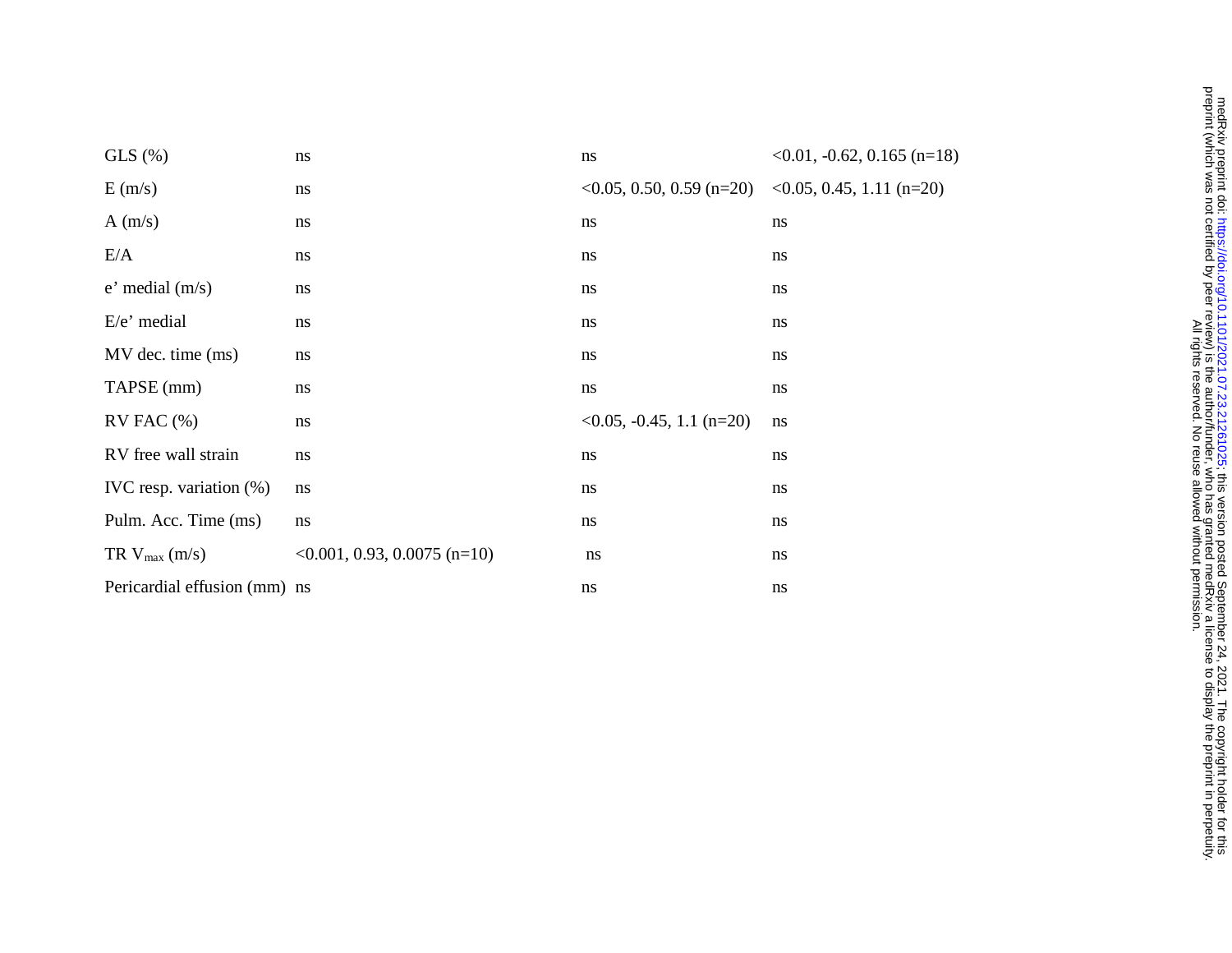## **List of abbreviations**

- A atrial transmitral diastolic velocity
- ACE-2 angiotensin converting enzyme 2
- ACEi angiotensin converting enzyme inhibitor
- ARB angiotensin receptor blocker
- Ang angiotensin
- BMI body mass index
- Covid-19 corona virus disease 2019
- E early transmitral diastolic velocity
- <sup>e</sup>' medial tissue diastolic velocity
- EACVI European association of cardiovascular imaging
- ESC- European society of cardiology
- FAC fractional area change
- GLS global longitudinal strain
- hs-TnI high sensitivity troponin I
- ICU intensive care unit
- IVC inferior vena cava
- IVC resp. variation inferior vena cava respiratory variation
- IVSD interventricular septum diameter
- LA left atrium